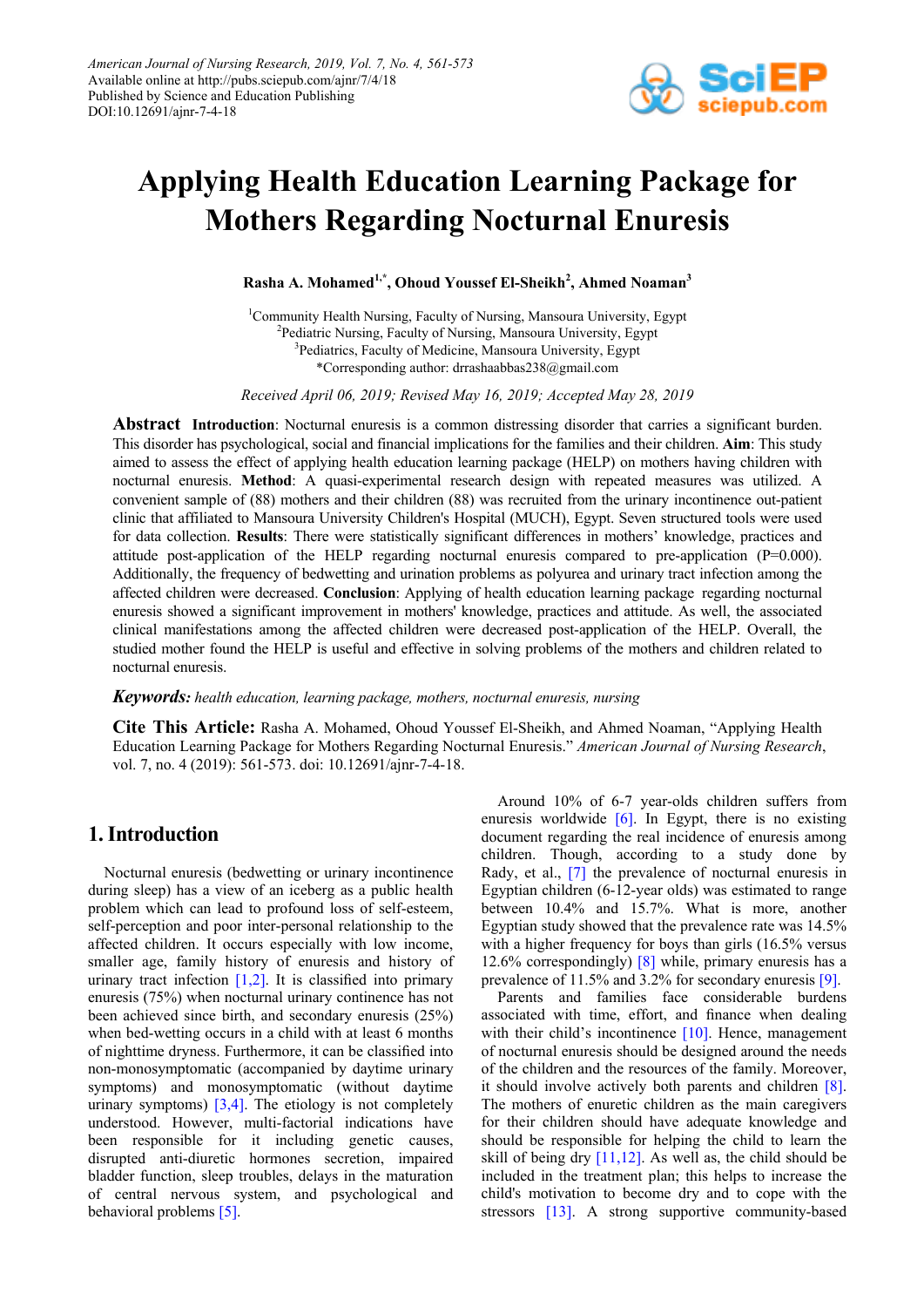program can make the management less difficult for child and family [\[14\]](#page-11-2) and was associated with lower levels of parental dysfunction, greater parental self-efficacy, less parental distress, and relationship conflict [\[11\].](#page-11-0)

The package is one of the effective health educational interventions which are defined as a bundle of two or more interventions [\[15\].](#page-11-3) It improves care-related outcomes predominantly in low and middle-income countries. For that reason, health educator will be able to adopt a variety of teaching strategies that efficiently meet each individual learning needs and preferences [\[16\].](#page-11-4) However, the development of effective health education interventions for clients is considered a challenge for healthcare professional[s \[17\].](#page-11-5)

Nurses as providers of primary healthcare play a major role in improving the knowledge, attitude, and practice of mothers regarding nocturnal enuresis. They have access to homes, community resources, and developed relationships with possible referral sources for instance schools and the families themselves  $[11]$ . As well, they are perfectly located to offer support and to push families to come forward to discuss the problem for achieving and maintaining an optimal level of functioning and reducing the complications [\[17\].](#page-11-5)

There is little research addressing the effect of educational interventions targeted to the mothers in relation to nocturnal enuresis in Egypt. What's more, much of the available researches evaluating the effects of interventions are of poor quality. As a result, it is essential to identify mothers' knowledge, practices, and their attitude as well as to design and implement valid and effective educational interventions for helping the mothers to adhere to management plan according to the recommended treatment guidelines.

## **1.1. Aim**

This study aimed to assess the effect of applying health education learning package on mothers having children with nocturnal enuresis.

## **1.2. Research Hypotheses**

- 1. The application of health education learning package related to nocturnal enuresis will improve mothers' knowledge, practices, and attitude.
- 2. Frequency of associated clinical manifestations among the affected children will be decreased postapplication of the HELP.

# **2. Subjects and Method**

**Research design:** The study adopted the quasiexperimental research design with repeated measures.

**Setting:** This study was carried out at the urinary incontinence out-patient clinic that affiliated to the Mansoura University Children's Hospital (MUCH) from December 2017 to January 2019.

**Subjects and sampling:** This research design required sample size of (88) mothers and their children (88 children).

**Inclusion criteria:** Mothers aged 25-55 years and having (children diagnosed with non-organic nocturnal enuresis and their age ranged 5-15 years). As well as, they are willing to participate in the study.

**Exclusion criteria:** Mothers having (children who had a co-morbid disease, neurologic or structural forms of incontinence and aged less than 5 years) or they are unwilling to participate in the study.

**Sampling technique**: A convenient sampling technique was used.

**Data collection tools:** Seven tools were designed and used in this study after reviewing the relevant preceding studie[s \[9,18,19\].](#page-3-6)

## **A. Preliminary Assessment of the Studied Mothers and their Children**

## **1. Assessment of mothers' knowledge, reported practices and attitude regarding nocturnal enuresis**

**Tool (I):** Socio-demographic assessment sheet. It was used to gather information as regards mothers' age, marital status, background education, occupation, residency, and monthly income.

**Tool (II):** Mothers' knowledge regarding nocturnal enuresis structured interview sheet. It was used to determine the mothers' knowledge related to nocturnal enuresis pre, post three months and post six months of HELP application. It was classified into seven categories covering (50) questions related to the definition of enuresis, types, risk factors, associated manifestations, diagnostic measures, complications, and management measures. One mark was awarded for each correct response. The total scores were computed for each item by adding the items scores (possible range 0–50 marks). The system for calculating the scores will be the frequency each answer was chosen and percentages. The mean score was also calculated. The knowledge score level was categorized into three categories: Poor= scores were <50% of total scores (0 -  $\leq$  25 marks), Fair= scores were 50% to 65% of total scores  $(25 - 32.5 \text{ marks})$ , and Good= scores were >65% of total scores (>32.5 marks) according to the researchers' cutoff point.

**Tool (III):** Mothers' reported practices regarding nocturnal enuresis structured interview sheet. It was used to identify mothers' practices regarding nocturnal enuresis pre, post three months and post six months of HELP application. This interview sheet was classified into four categories; dietary intake and fluid restriction, reward systems, awakening program, and bladder training. All of these categories were composed of (15) questions. One mark was awarded for each item. The total scores were computed for each item by adding the items scores (possible range was 0–15 marks). The reported practices level was categorized into satisfactory level ≥65% and unsatisfactory level <65% of the total score according to researchers' cutoff point.

**Tool (IV):** Mothers' attitude regarding nocturnal enuresis structured interview sheet. It was used to identify mothers' attitude regarding nocturnal enuresis pre, post three months and post six months of HELP application. The mothers were asked to spell out their level of agreement with given (26) statements by way of an ordinal scale (3-point Likert summative scale: strongly agree, neither agree nor disagree (neutral) and strongly disagree. A scoring system was used to measure the mothers' attitude; two marks were allocated to agree response, one mark was allocated to disagree response and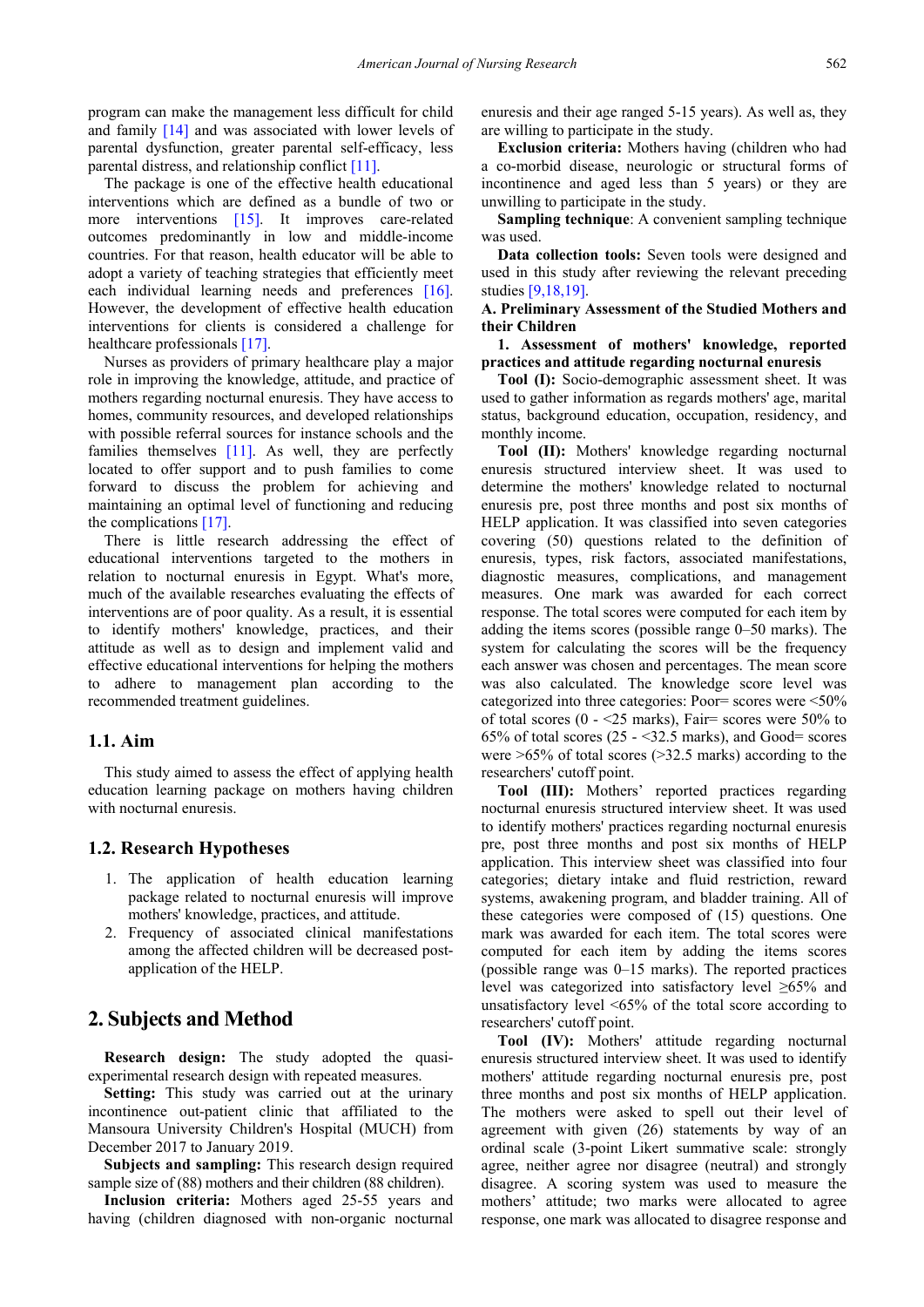zero mark was allocated to neutral response. If the statements were negative, the scoring system was inverted in SPSS as two marks were given to disagree, zero mark was given to neutral, and one mark was given to agree.

## **2. Assessment of children' demographic data and health history**

**Tool (V):** Children' demographic data and health assessment sheet. It included children' age, sex, academic class, and childbirth order. Moreover, relevant health history was included as urination history and problem, type of enuresis, frequency of bedwetting, daytime urination, and somatic and behavioral symptoms.

#### **B. Health Education Learning Package Development**

Based on preliminary data assessment of the mothers' knowledge, practices and attitude as well as the professional experts' evaluation, the researchers designed the HELP after reviewing the latest advances and recommended treatment guideline in caring of children with nocturnal enuresis.

## **C. Health Education Learning Package Evaluation**

**Tool (VI):** Professional experts' evaluation related to the construction of HELP structured questionnaire: It was used to explore the professional experts' opinion in relation to the printed materials, teaching and learning strategies, quality of media, criteria of health educator, and physical criteria of the environment  $[20,21]$ . This checklist sheet was composed of 86 questions. Questions from 1 to 85 are likert scale ranged from 0 to 2 degrees and the question number 86 was open-ended question about any comments or suggestions from the experts.

**Tool (VII):** Mothers' feedback related to HELP structured interview sheet: It was used to illicit the mothers' feedback concerning HELP after its application. This interview sheet was classified into five categories covering (23 questions) as time (2 items), content and its presentation (6 items), training physical environment (3 items), training activities (2 items) and feedback (10 items).

## **2.1. Method**

Official permission was obtained from the hospital manager to carry out the study after clearing up the aim of the study as well as gaining his assistance and support throughout data collection. The researchers arranged a meeting to have each mother informed about the aim of the study. Prior to enrolment, informed verbal consents were obtained from the mothers to join the study.

Diverse aspects of nocturnal enuresis using scientific published papers, internet search (scientific databases), and textbooks were carried out through a review of local and international literature. Development of the study tools was done after reviewing the allied literature. Face and content validity to identify the degree to which the tools measure what was supposed to measure were done by submitting the tools to a jury of five experts in "community health nursing, pediatric nursing, and statistics". Their suggested modifications had been done. Internal consistency was measured to identify the extent to which the items of the tools measure the same concepts and the extent to which the items are correlated with each other. Internal consistency estimated reliability by Cronbach's Alpha coefficient test was (0.85) and (0.78) for the knowledge

interview sheet and attitude scale correspondingly.

A pilot study was conducted on 10% of mothers (9 mothers) who had children with nocturnal enuresis. They were selected from the same setting to evaluate the clarity and applicability of the study tools, to compute approximately the time required for data collection, and to identify the obstacles or problems that may obstruct data collection, and possible actions to overcome them. In the light of the collected data; the needed modifications were done, some questions were supplemented and others were clarified or omitted.

The aim of the study was explained to the head of the department and to the mothers to gain their cooperation. Clarification to any point of the study was provided to the mothers if needed. The mothers (n=88) were face-to-face interviewed by using structured interview sheets for exploration of their knowledge, reported practices, and attitude in relation to nocturnal enuresis. In addition, the associated clinical manifestations among the affected children as bedwetting, and urination problem were assessed. Each interview consumed from 25-30 minutes to be finished, about 5-6 mothers were interviewed\day. For precision, after each day the sheets were checked for completeness by the researchers. The preliminary data collection covered a period of four months.

Drafts of the designed HELP was circulated to the group of experts (n=10) for revision to evaluate the content validity, applicability and format pre-application of HELP using structured questionnaire (tool VI) regarding health education topic and teaching methods as presented in [\(Table 1\)](#page-3-7). Any specific instructions and comments from experts' evaluation were documented and considered in the formulation of the present package.

According to the preliminary data assessment of the mothers' knowledge, reported practices, attitude as well as professional experts' evaluation, the HELP was designed by following health education principles. The package delivered to the mothers was intended to improve their knowledge and practices thereby enhancing positive attitude toward nocturnal enuresis. As well as to help mothers dealing with difficulties and promoting the health and most favorable development of their children.

The package included a guide with health education message in the Arabic language which is the mother tongue of the study participants with colored pictures to boost the learning process concerning nocturnal enuresis. The guide was a simplified handout started with a brief introduction about nocturnal enuresis and their effects on children' health. Moreover, it aims at providing the mothers with adequate knowledge and skills that ensure control of nocturnal enuresis. The knowledge and skills were intended to be acquired by using different educational strategies and learning activities that encourage experience exchange. The content was written in shortlists and with a tone that encourages mothers to adhere with instructions. The content was arranged at three modules in nine messages. These messages were supported by pictures and focused on what the mothers need to know and do. Each message was explained in details. Words are consistent all over the guide with a single definition and with no use of unnecessary abbreviations. Description of the package message and their intended outcomes were presented in Box 1.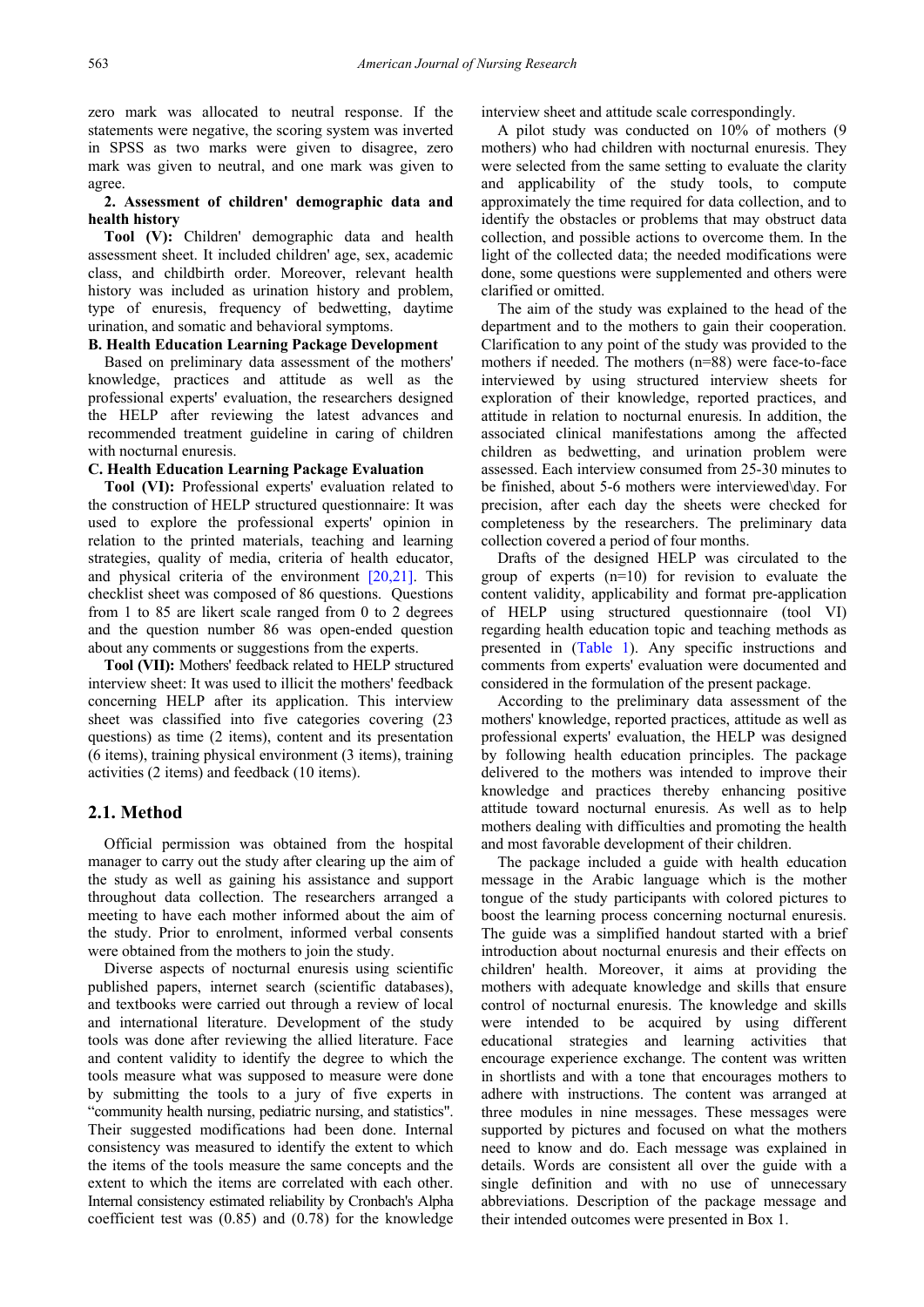<span id="page-3-7"></span>

| <b>Items</b>                                                                                                | $N = (10)$     | $\overline{\mathbf{X}}$ ±S.D |
|-------------------------------------------------------------------------------------------------------------|----------------|------------------------------|
| <b>General structure</b> (topic, author and target group: $6$ items $= 12$ marks)                           |                |                              |
| The topic of the educational package was important and significant                                          | 10             |                              |
| Package developers were adequately mentioned                                                                | 10             |                              |
| Numbers and target group education are adequately described                                                 | 9              | $9.6 \pm 0.31$               |
| Work nature of the target group was adequately described                                                    | 10             |                              |
| <b>Objectives</b> (7 items = $14$ marks)                                                                    |                |                              |
| Objectives were SMART                                                                                       | 8              |                              |
| Objectives were written according to Bloom's Taxonomy                                                       | 10             | $13.5 \pm 0.87$              |
| <b>Contents</b> (8 items = $16$ marks)                                                                      |                |                              |
| The content was sufficient and updated to achieve the objectives                                            | 9              |                              |
| The content was appropriate to the level of understanding                                                   | 10             | $15.8 \pm 0.85$              |
| The content was integrated into the local culture                                                           | 9              |                              |
| Literary presentation $(13 \text{ items} = 26 \text{ marks})$                                               |                |                              |
| The language was neutral and composed of simple words                                                       | 10             |                              |
| The language was explanatory and conversational                                                             | 9              |                              |
| Identification of headings and subheadings help in the learning process                                     | 10             | $24.9 \pm 0.96$              |
| Ideas were concisely expressed                                                                              | 10             |                              |
| <b>Illustrations</b> (10 items = 20 marks)                                                                  |                |                              |
| Illustrations are simple and outlines were consequently presented                                           | 10             |                              |
| Lists and tables were self-explanatory                                                                      | 9              | $19.6 \pm 0.94$              |
| <b>Legibility and printing characteristics</b> $(11$ items = 22 marks)                                      |                |                              |
| Size and style of the letters were suitable                                                                 | 10             |                              |
| Spacing and length of the lines were suitable                                                               | 10             |                              |
| Using bold characters and bullet points that draw attention to key content                                  | 10             | $21.6 \pm 1.28$              |
| Material was reader-friendly                                                                                | 10             |                              |
| Educational strategies and quality of media $(30 \text{ items} = 60 \text{ marks})$                         |                |                              |
| Objectives of the sessions were integrated                                                                  | 10             |                              |
| Session' time was appropriate                                                                               | 10             |                              |
| Teaching methods were appropriate to the number of audience /session                                        | 10             |                              |
| Teaching methods facilitate experience exchange and discussion                                              | 10             |                              |
| Teaching methods facilitate the delivery of material                                                        | 10             |                              |
| Different teaching methods were used                                                                        | 10             |                              |
| Activities of session facilitate the participation of learners                                              | 10             | $39.2 \pm 1.57$              |
| Objectives of each session were achieved by teaching and learning activities                                | 10             |                              |
| The used media was clear, attractive, facilitate information transformation, and was culturally appropriate | 10             |                              |
| The intended objectives of the package were achieved by the used media                                      | 9              |                              |
| <b>Construction of developed HELP</b>                                                                       |                |                              |
| Professional experts' opinion related to teaching strategies                                                |                |                              |
| Group education                                                                                             | 10             |                              |
| Using audiovisual media, printed pictures, and discussion                                                   | 10             |                              |
| Using role play                                                                                             | $\overline{4}$ |                              |
| Professional experts' opinion related to educator criteria                                                  |                |                              |
| Have effective teaching skills                                                                              | 10             |                              |
| Knowledgeable regarding nocturnal enuresis                                                                  | 10             |                              |

| Table 1. Distribution of the professional experts' evaluation regarding the printed materials, educational strategies, and construction of the |  |  |  |  |  |
|------------------------------------------------------------------------------------------------------------------------------------------------|--|--|--|--|--|
| developed HELP before the application                                                                                                          |  |  |  |  |  |

## <span id="page-3-9"></span><span id="page-3-0"></span>**Box 1. Description of the designed health education learning package regarding nocturnal enuresis**

<span id="page-3-8"></span><span id="page-3-6"></span><span id="page-3-5"></span><span id="page-3-4"></span><span id="page-3-3"></span><span id="page-3-2"></span><span id="page-3-1"></span>

| Module | Message                                                                                                                                                                                                          | Intended outcomes                                                                                                                                                             |
|--------|------------------------------------------------------------------------------------------------------------------------------------------------------------------------------------------------------------------|-------------------------------------------------------------------------------------------------------------------------------------------------------------------------------|
|        | • Definition of nocturnal enuresis<br>• Types of nocturnal enuresis<br>• Incidence and prevalence of nocturnal enuresis                                                                                          | • Define nocturnal enuresis.<br>• Differentiate between the organic and non-organic<br>type of nocturnal enuresis.<br>• State incidence and prevalence of nocturnal enuresis. |
|        | • Risk factors of nocturnal enuresis<br>• Complications of nocturnal enuresis                                                                                                                                    | • Illustrate the risk factors that aggravate the frequency<br>of nocturnal enuresis.<br>• List the complications of nocturnal enuresis.                                       |
| Ш      | Nocturnal management plan:<br>Best practices to decrease the frequency of nocturnal enuresis through:<br>- Dietary intake and fluid restriction<br>- Reward systems<br>- Awakening program<br>- Bladder training | Identify the pest practice regarding the management of<br>nocturnal enuresis.                                                                                                 |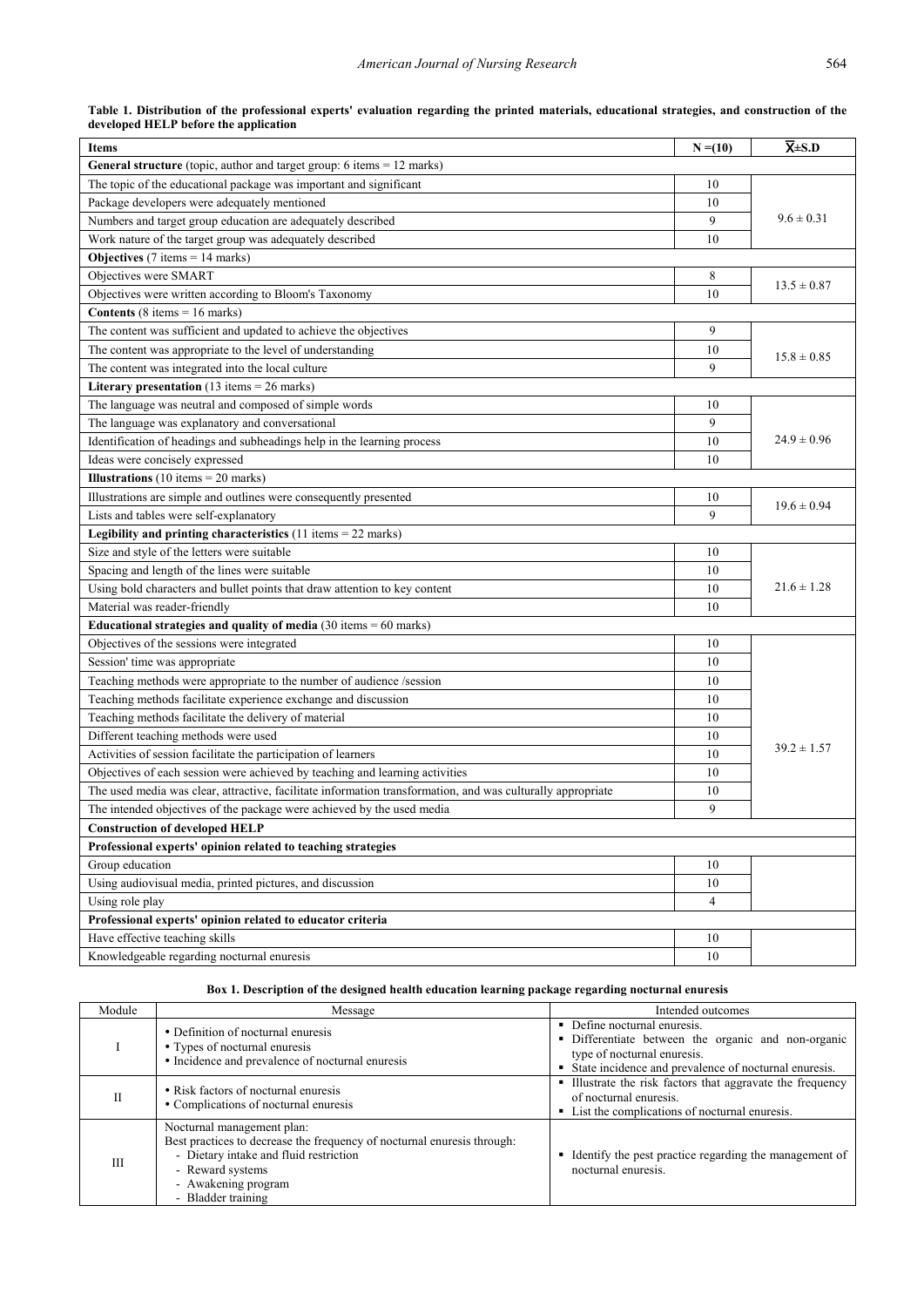The designed HELP was applied to the mothers via four (30 to 45 minutes) face-to-face group sessions per month in the health education room at the selected hospital. Teaching and learning methods that stimulate and encourage recall, understanding, and retention of the relevant information were utilized as interactive lecture, discussion, brainstorming, poster, and role play. An open conversation and feedback were made among the researchers and the mothers for ensuring that they understood, answering any query and verifying information and practices. The total time for applying the package was two months for all mothers.

An assessment was done by comparing mothers' knowledge, reported practices, and attitude pre, post three months and post six months of HELP application by using (tool II, III, IV, and V). In addition, the frequency of associated manifestation as bedwetting, and urination problems among the affected children were assessed. The mothers' feedback toward HELP sessions was assessed once after completing the sessions using (tool VII).

## **2.2. Ethical Consideration**

To consider the ethical issues, ethical approval was granted from the Research Ethics Committee of Faculty of Nursing, Mansoura University prior to initiating the study. After providing general information on the aim and process of the study, informed verbal consents were obtained from all mothers. The mothers were assured that their identities and responses to the interview would be confidential; they were under no obligation to complete the study. The mothers had the right to withdraw from the study at any time. The data were collected confidentially. Code numbers were created instead of names and were kept by the researchers to keep the mothers' anonymity.

## **2.3. Statistical Analysis**

The collected data were analyzed by Statistical Product and Service Solution (SPSS version 25). Descriptive statistical methods were used including absolute frequency distribution as Arithmetic mean  $\pm$  standard deviation for continuous variables and percentages for categorical variables. Analytic statistics as Chi-square test and Monte Carlo test were used to compare between the groups. In order to compare the mean of scores pre and post-application, F (repeated measures-ANOVA) was used for normally distributed variables. The p-value  $\leq 0.05$ was considered as significant.

# **3. Results**

The results of this study are divided into three parts:

A. Mothers' demographic characteristics, knowledge level, reported practices, and attitude toward nocturnal enuresis.

B. Children' demographic characteristics, and their enuresis health history.

C. Mothers' feedback toward the designed HELP.

Part A: Mothers' demographic characteristics, knowledge level, reported practices, and attitude toward nocturnal enuresis pre, post three months and post six months of HELP application.

[Table 2](#page-3-8) displays that the mean age of the studied mothers was 34.1±4.82 years, (45.5%) of them completed a secondary degree of education, (64.7%) were living in rural areas and (78.4%) were housewives.

**Table 2. Distribution of the studied mothers' demographic characteristics**

<span id="page-4-0"></span>

| Mothers' demographic characteristics | $N = 88$ | $\frac{0}{0}$                           |
|--------------------------------------|----------|-----------------------------------------|
| Age/years                            |          | $\overline{\mathsf{X}}$ ± SD: 34.1±4.82 |
| $25 \leq 35$ years                   | 52       | 59.1                                    |
| $35 \leq 45$ years                   | 33       | 37.5                                    |
| 45 years & more                      | 3        | 3.4                                     |
| <b>Educational level</b>             |          |                                         |
| Illiterate                           | 9        | 10.2                                    |
| Read and write                       | 22       | 25                                      |
| Secondary                            | 40       | 45.5                                    |
| University                           | 16       | 18.2                                    |
| Post grade                           | 1        | 1.1                                     |
| <b>Work status</b>                   |          |                                         |
| Workers                              | 19       | 21.6                                    |
| Housewives                           | 69       | 78.4                                    |
| <b>Marital</b> status                |          |                                         |
| Married                              | 83       | 94                                      |
| Divorced                             | 5        | 5.7                                     |
| <b>Residence</b>                     |          |                                         |
| Rural                                | 57       | 64.7                                    |
| Urban                                | 31       | 35.2                                    |
| <b>Family income</b>                 |          |                                         |
| Enough                               | 25       | 28.4                                    |
| Not enough                           | 63       | 71.6                                    |

It was obvious from [Table 3](#page-4-0) that (96.6%) of the mothers showed poor total score of knowledge with a mean of (12.5±5.95 marks) related to nocturnal enuresis pre-application of HELP. However, post three months and post six months of HELP application (90.9% and 85.2%) of them showed good total score of knowledge with a mean of  $(41.4\pm4.64$  marks and  $39.5\pm7.30$  marks) respectively. Significant differences were observed between pre, post three months and post six months of HELP application (F=  $626.8$ , P  $\leq 0.05$ ).

[Table 4](#page-5-0) reveals that (95.5%) of the mothers showed an unsatisfactory level of reported practices related to dietary intake/fluid restriction, scheduled awakening program, reward systems, bladder training, and follow up of nocturnal enuresis pre-application of the package with a mean of  $(3.12\pm2.35 \text{ marks})$ . However, post-three months of application (95.5%) of them showed a satisfactory level of practices with a mean of (13.7±1.29 marks) compared to  $(97.7%)$  with a mean of  $(14.1\pm1.16)$ marks) post six months of HELP application. There were statistically significant differences between pre, post three months and post six months of HELP application  $(F= 1123.8, P\leq 0.05)$ .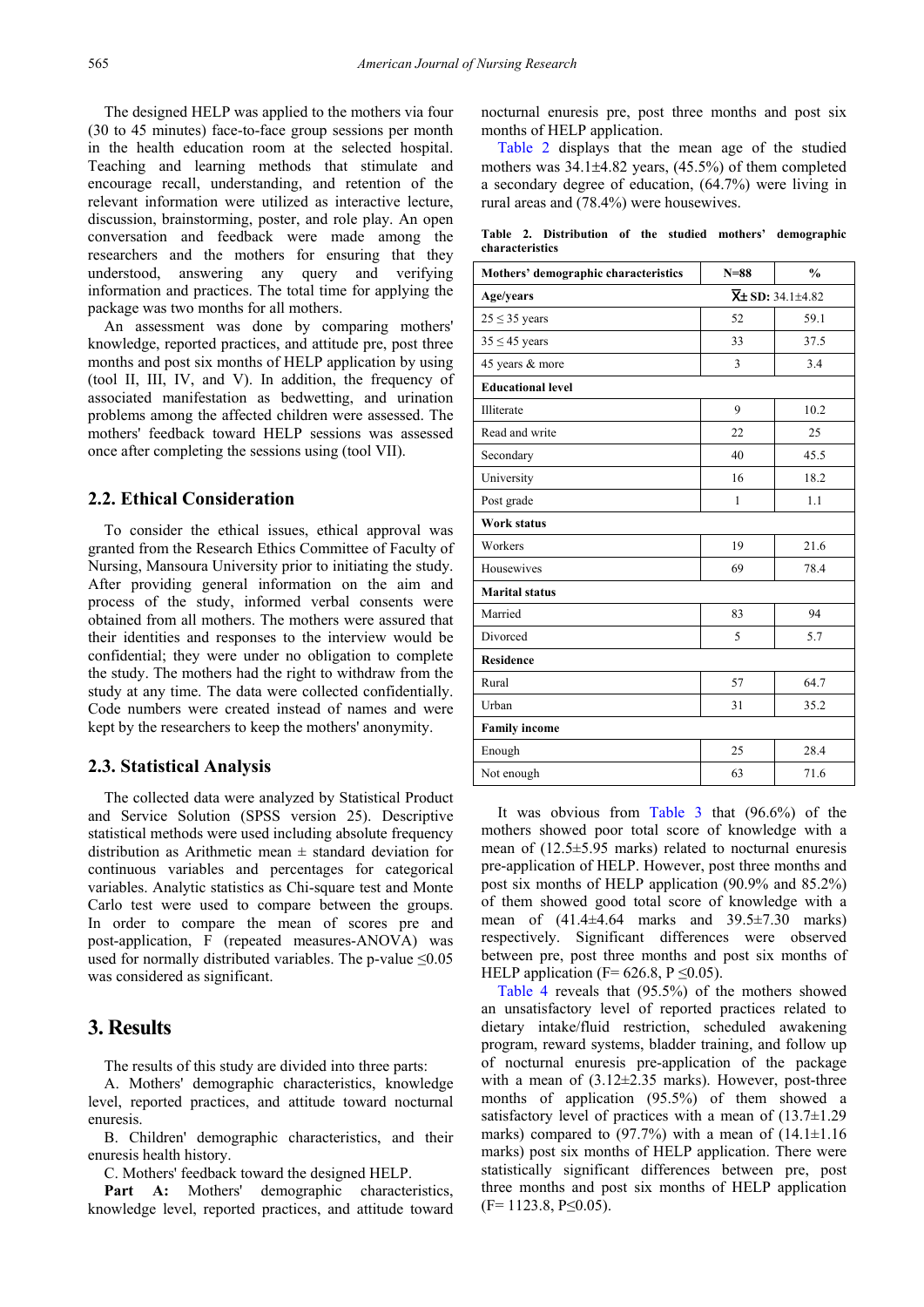<span id="page-5-0"></span>**Table 3. Distribution of the studied mothers' level of knowledge regarding nocturnal enuresis pre, post three months and post six months of HELP application**

|                                                         |                |                 |                | Test time $N = (88)$ |                 |                 |                  |       |  |
|---------------------------------------------------------|----------------|-----------------|----------------|----------------------|-----------------|-----------------|------------------|-------|--|
| <b>Knowledge items</b>                                  |                | Pre             |                | Post three months    |                 | Post six months | Significance     | $P^*$ |  |
|                                                         | N              | $\frac{0}{0}$   | ${\bf N}$      | $\frac{0}{0}$        | N               | $\frac{0}{0}$   |                  |       |  |
| Definition and types of nocturnal enuresis (3 marks)    |                |                 |                |                      |                 |                 |                  |       |  |
| Good                                                    | 3              | 3.4             | 81             | 92                   | 75              | 85.2            | $\chi^2$ = 178.7 | 0.000 |  |
| Poor                                                    | 85             | 96.6            | $\tau$         | 8                    | 13              | 14.8            |                  |       |  |
| $\overline{X}$ ± SD                                     |                | $0.26 \pm 0.51$ |                | $2.5 + 0.70$         | $2.36 \pm 0.84$ |                 | $F = 286.5$      | 0.000 |  |
| High-risk groups for nocturnal enuresis (4 marks)       |                |                 |                |                      |                 |                 |                  |       |  |
| Good                                                    | 6              | 6.8             | 77             | 87.5                 | 70              | 79.5            | $\chi^2$ = 142.7 | 0.000 |  |
| Poor                                                    | 82             | 93.2            | 11             | 12.5                 | 18              | 20.5            |                  |       |  |
| $\overline{X}$ ± SD                                     |                | $1.26 \pm 0.78$ |                | $3.34 \pm 0.89$      | $3.1 \pm 1$     |                 | $F = 141.5$      | 0.000 |  |
| Risk factors for nocturnal enuresis (10 marks)          |                |                 |                |                      |                 |                 |                  |       |  |
| Good                                                    | $\mathbf{1}$   | 1.1             | 83             | 94.3                 | 76              | 86.4            |                  |       |  |
| Fair                                                    | $\overline{2}$ | 2.3             | 3              | 3.4                  | 3               | 3.4             | MC               | 0.000 |  |
| Poor                                                    | 85             | 96.6            | 2              | 2.3                  | 9               | 10.2            |                  |       |  |
| $\overline{X}$ + SD                                     |                | $2.05 \pm 1.5$  |                | $8.81 \pm 1.48$      |                 | $8.18 \pm 2.16$ | $F = 402.7$      | 0.000 |  |
| Clinical manifestations of nocturnal enuresis (7 marks) |                |                 |                |                      |                 |                 |                  |       |  |
| Good                                                    | $\overline{2}$ | 2.3             | 81             | 92.1                 | 75              | 85.2            |                  |       |  |
| Fair                                                    | 9              | 10.2            | 6              | 6.8                  | 9               | 10.2            | $\chi^2$ = 209.7 | 0.000 |  |
| Poor                                                    | 77             | 87.5            | 1              | 1.1                  | $\overline{4}$  | 4.5             |                  |       |  |
| $\overline{X}$ ± SD                                     |                | $1.5 \pm 1.36$  |                | $5.87 \pm 0.94$      |                 | $5.6 \pm 1.27$  | $F = 349.4$      | 0.000 |  |
| Diagnosis of nocturnal enuresis (4 marks)               |                |                 |                |                      |                 |                 |                  |       |  |
| Good                                                    | $\tau$         | 8               | 71             | 80.7                 | 67              | 76.1            | $\chi^2$ = 117.9 | 0.000 |  |
| Poor                                                    | 81             | 92              | 17             | 19.3                 | 21              | 23.9            |                  |       |  |
| $\overline{X}$ ± SD                                     |                | $1.35 \pm 0.71$ |                | $3 + 0.89$           | $3 \pm 0.94$    |                 | $F=108.2$        | 0.000 |  |
| Complications of nocturnal enuresis (5 marks)           |                |                 |                |                      |                 |                 |                  |       |  |
| Good                                                    | $\overline{2}$ | 2.3             | 82             | 93.2                 | 75              | 85.2            |                  |       |  |
| Fair                                                    | 9              | 10.2            | 5              | 5.7                  | 6               | 6.8             | $\chi^2$ = 201.3 | 0.000 |  |
| Poor                                                    | 77             | 87.5            | $\mathbf{1}$   | 1.1                  | $7\overline{ }$ | 8               |                  |       |  |
| $\overline{X}$ ± SD                                     |                | $1.09 \pm 1.15$ |                | $4.5 \pm 0.66$       |                 | $4.35 \pm 0.95$ | $F = 369.6$      | 0.000 |  |
| Management of nocturnal enuresis (17 marks)             |                |                 |                |                      |                 |                 |                  |       |  |
| Good                                                    | $\overline{4}$ | 4.5             | 71             | 80.7                 | 65              | 73.9            |                  |       |  |
| Fair                                                    | 5              | 5.7             | 12             | 13.6                 | 14              | 15.9            | $\chi^2$ = 174.9 | 0.000 |  |
| Poor                                                    | 79             | 89.8            | 5 <sup>1</sup> | 5.7                  | 9               | 10.2            |                  |       |  |
| $\overline{X}$ ± SD                                     |                | $4.9 \pm 3.5$   |                | $13.4 \pm 2.9$       |                 | $12.9 \pm 3.36$ | $F = 184.6$      | 0.000 |  |
| Total knowledge level (50 marks)                        |                |                 |                |                      |                 |                 |                  |       |  |
| Good                                                    | $\mathbf{0}$   | $\mathbf{0}$    | 80             | 90.9                 | 75              | 85.2            |                  |       |  |
| Fair                                                    | 3              | 3.4             | 6              | 6.81                 | $\overline{2}$  | 2.3             | $\rm MC$         | 0.000 |  |
| Poor                                                    | 85             | 96.6            | $\overline{2}$ | 2.3                  | 11              | 12.5            |                  |       |  |
| Total score $\overline{X}$ ±S.D                         |                | $12.5 \pm 5.95$ |                | $41.4 \pm 4.64$      |                 | $39.5 \pm 7.30$ | $F = 626.8$      | 0.000 |  |

MC: Monte Carlo test: 2 cells have expected cell count <5. χ**<sup>2</sup>** : Chi-square test. **F:** (repeated measures-ANOVA), **Good**= >65% of the total scores. **Fair**= 50% to 65% of the total scores. **Poor**= <50% of the total scores, **P**: Significance. \* Significant (p≤ 0.05).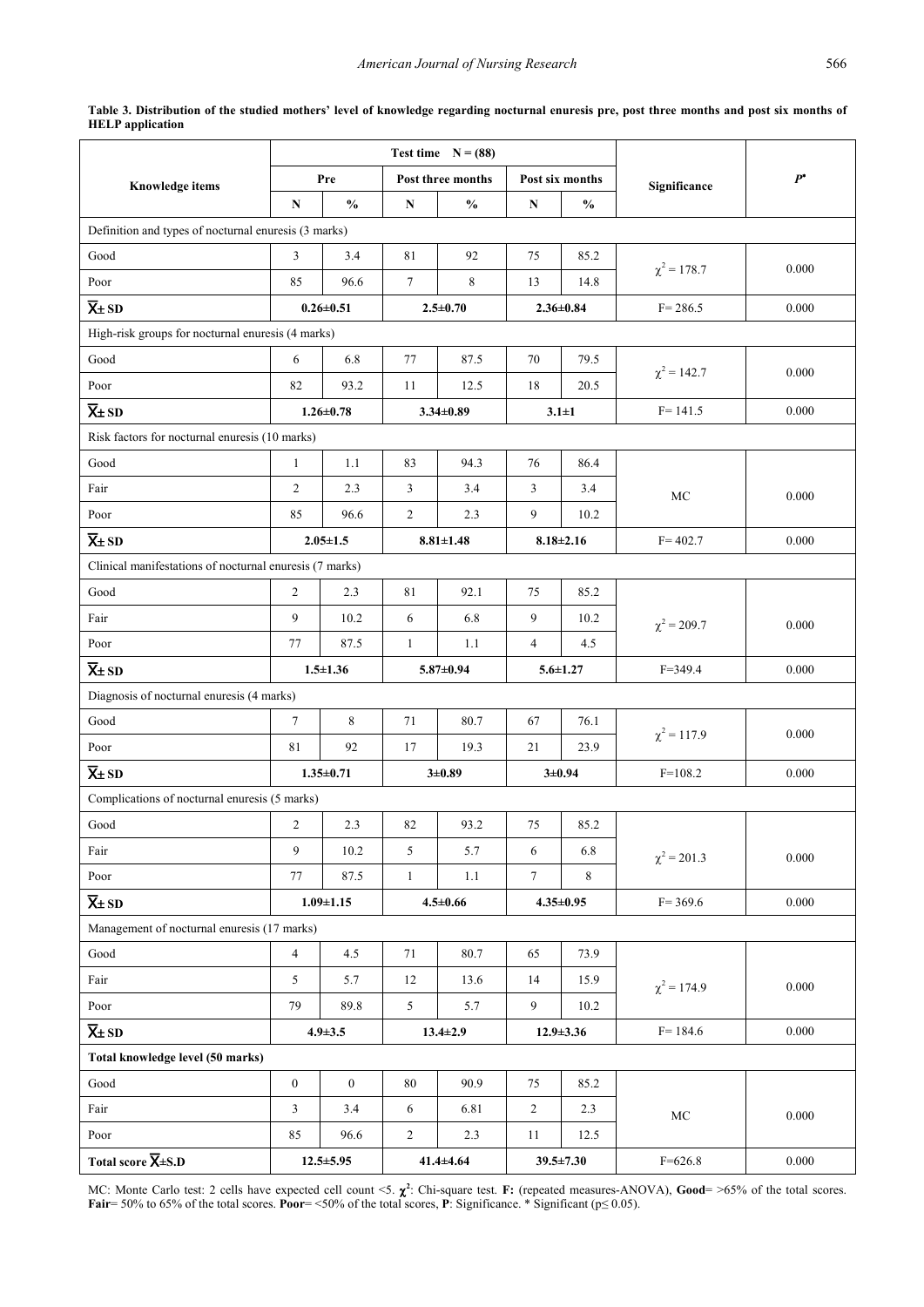|                                                |    |                 | <b>Test time</b>  |               |                |                 |                  |       |
|------------------------------------------------|----|-----------------|-------------------|---------------|----------------|-----------------|------------------|-------|
| Reported practices' items                      |    | Pre             | Post three months |               |                | Post six months | Significance     | $P^*$ |
|                                                | N  | $\frac{0}{0}$   | N                 | $\frac{0}{0}$ | N              | $\frac{0}{0}$   |                  |       |
| Dietary intake and fluid restriction (6 marks) |    |                 |                   |               |                |                 |                  |       |
| Satisfactory                                   | 5  | 5.7             | 87                | 98.9          | 88             | 100             | $\chi^2$ = 237.7 | 0.000 |
| Unsatisfactory                                 | 83 | 94.3            | 1                 | 1.1           | $\Omega$       | $\theta$        |                  |       |
| $\overline{X}$ + SD                            |    | $1.28 \pm 1.34$ | $5.4 \pm 0.67$    |               |                | $5.53 \pm 0.67$ | $F = 517.3$      | 0.000 |
| Scheduled waking program (3 marks)             |    |                 |                   |               |                |                 |                  |       |
| Satisfactory                                   | 11 | 12.5            | 88                | 100           | 88             | 100             |                  | 0.000 |
| Unsatisfactory                                 | 77 | 87.5            | $\mathbf{0}$      | $\theta$      | $\Omega$       | $\theta$        | $\chi^2$ = 217.4 |       |
| $\overline{X}$ + SD                            |    | $0.55 + 0.70$   | $2.9 \pm 0.28$    |               |                | $2.94 \pm 0.23$ | $F = 164.6$      | 0.000 |
| Reward system (2 marks)                        |    |                 |                   |               |                |                 |                  |       |
| Satisfactory                                   |    | 1.1             | 82                | 93.2          | 77             | 87.5            | $\chi^2$ = 196.1 | 0.000 |
| Unsatisfactory                                 | 87 | 98.9            | 6                 | 6.8           | 11             | 12.5            |                  |       |
| $\overline{X}$ ± SD                            |    | $0.42 \pm 0.51$ | $1.8 + 0.41$      |               |                | $1.89 \pm 0.40$ | $F = 62.1$       | 0.000 |
| Bladder training and follow up (4 marks)       |    |                 |                   |               |                |                 |                  |       |
| Satisfactory                                   | 5  | 5.7             | 83                | 94.3          | 83             | 94.3            | $\chi^2$ = 201.9 | 0.000 |
| Unsatisfactory                                 | 83 | 94.3            | 5                 | 5.7           | 5.             | 5.7             |                  |       |
| $\overline{X}$ + SD                            |    | $0.81 + 0.86$   | $3.5 \pm 0.86$    |               |                | $3.73 \pm 0.79$ | $F = 234.7$      | 0.000 |
| Total mothers' reported practices (15 marks)   |    |                 |                   |               |                |                 |                  |       |
| Satisfactory                                   | 4  | 4.5             | 84                | 95.5          | 86             | 97.7            | $\chi^2$ = 221.3 | 0.000 |
| Unsatisfactory                                 | 84 | 95.5            | $\overline{4}$    | 4.5           | $\overline{2}$ | 2.3             |                  |       |
| Total score $\overline{X}$ ±S.D                |    | $3.12 \pm 2.35$ | $13.7 \pm 1.29$   |               |                | $14.1 \pm 1.16$ | $F=1123.8$       | 0.000 |

<span id="page-6-0"></span>**Table 4. Distribution of the studied mothers' reported practices regarding nocturnal enuresis pre, post three months and post six months of HELP application**

χ**2** : Chi-square test. **F:** (repeated measures-ANOVA), **P**: Significance. \* Significant (p≤ 0.05), **Satisfactory practice** = >65% of total scores **Unsatisfactory practice** =<65% of total scores

**Table 5. Distribution of the studied mothers' attitude regarding nocturnal enuresis pre, post three months and post six months of HELP application**

<span id="page-6-1"></span>

|                                                                              |                       |               |                         |                |          |                       |                   | <b>Test time</b> |                |                | $N = (88)$     |                      |    |                 |             |                |                |                 |  |
|------------------------------------------------------------------------------|-----------------------|---------------|-------------------------|----------------|----------|-----------------------|-------------------|------------------|----------------|----------------|----------------|----------------------|----|-----------------|-------------|----------------|----------------|-----------------|--|
|                                                                              |                       |               |                         | Pre            |          |                       | Post three months |                  |                |                |                |                      |    | Post six months |             |                |                |                 |  |
| Attitude items                                                               |                       | Agree         |                         | <b>Neutral</b> |          | <b>Disagree</b>       |                   | Agree            |                | <b>Neutral</b> |                | <b>Disagree</b>      |    | Agree           |             | <b>Neutral</b> |                | <b>Disagree</b> |  |
|                                                                              | $\mathbf N$           | $\frac{0}{0}$ | $\mathbf N$             | $\frac{0}{0}$  | N        | $\frac{0}{0}$         | $\mathbf N$       | $\frac{0}{0}$    | N              | $\frac{0}{0}$  | N              | $\frac{0}{0}$        | N  | $\frac{0}{0}$   | N           | $\frac{0}{0}$  | N              | $\frac{0}{0}$   |  |
| Mother's positive attitude<br>toward nocturnal enuresis*                     | $17.9 \pm 2.26$ marks |               |                         |                |          | $30.6 \pm 1.57$ marks |                   |                  |                |                |                | $26.3 \pm 1.1$ marks |    |                 |             |                |                |                 |  |
| Nocturnal enuresis does not<br>cause anxiety and/or fear                     | 23                    | 26.1          | 13                      | 14.8           | 52       | 59.1                  | 74                | 84.1             | $\Omega$       | $\theta$       | 14             | 15.9                 | 80 | 90.9            | $\Omega$    | $\theta$       | 8              | 9.1             |  |
| Nocturnal enuresis can be<br>resolved by time                                | 3                     | 3.4           | 18                      | 20.5           | 67       | 76.1                  | 83                | 94.3             | $\overline{2}$ | 2.3            | 3              | 3.4                  | 80 | 90.9            | 1           | 1.1            | 7              | 8               |  |
| As a mother, you have an<br>optimistic and satisfied view<br>toward enuresis | 8                     | 9.1           | 11                      | 12.5           | 69       | 78.4                  | 81                | 92               | $\theta$       | $\theta$       | $\overline{7}$ | 8                    | 82 | 93.2            | $\Omega$    | $\theta$       | 6              | 6.8             |  |
| I am able to control disease by<br>adhering to recommended<br>interventions  | 3                     | 3.4           | 14                      | 15.9           | 71       | 80.7                  | 83                | 94.3             | $\overline{2}$ | 2.3            | 3              | 3.4                  | 82 | 93.2            | $\Omega$    | $\theta$       | 6              | 6.8             |  |
| Diagnosis of nocturnal enuresis<br>should not be delayed                     | 13                    | 14.8          | 9                       | 10.2           | 66       | 75                    | 84                | 95.5             | $\Omega$       | $\Omega$       | $\overline{4}$ | 4.5                  | 81 | 92              | $\Omega$    | $\theta$       | 7              | 8               |  |
| Consequences from disease is<br>dangerous                                    | 36                    | 40.9          | 52                      | 59.1           | $\Omega$ | $\theta$              | 86                | 97.7             | $\Omega$       | $\Omega$       | $\overline{2}$ | 2.3                  | 77 | 87.5            | $\Omega$    | $\Omega$       | 11             | 12.5            |  |
| Behavioral treatment is as more<br>effective as medications                  | 11                    | 12.5          | 20                      | 22.7           | 57       | 64.8                  | 87                | 98.9             | $\theta$       | $\theta$       | $\mathbf{1}$   | 1.1                  | 85 | 96.5            | $\Omega$    | $\theta$       | 3              | 3.4             |  |
| Periodic follow up is very<br>important for enuresis control                 | 34                    | 38.6          | 6                       | 6.8            | 48       | 54.5                  | 86                | 97.7             | $\Omega$       | $\Omega$       | $\overline{2}$ | 2.3                  | 85 | 96.6            | $\Omega$    | $\Omega$       | 3              | 3.4             |  |
| Giving the child a reward feel<br>him love                                   | 52                    | 59.1          | 5                       | 5.7            | 31       | 35.2                  | 82                | 93.2             | $\theta$       | $\Omega$       | 6              | 6.8                  | 84 | 95.5            | $\Omega$    | $\overline{0}$ | $\overline{4}$ | 4.5             |  |
| Toilet training is necessary for<br>enuresis control                         | 52                    | 59.1          | $\overline{2}$          | 2.3            | 34       | 38.6                  | 86                | 97.7             | $\Omega$       | $\Omega$       | $\overline{2}$ | 2.3                  | 87 | 98.9            | $\Omega$    | $\theta$       | 1              | 1.1             |  |
| Teaching the child to clean his<br>clothes and bed is so important           | 10                    | 11.4          | 5                       | 5.7            | 73       | 83                    | 83                | 94.3             | $\theta$       | $\Omega$       | 5              | 5.7                  | 85 | 96.6            | 1           | 1.1            | $\overline{2}$ | 2.3             |  |
| Child encouragement can be<br>helpful to decrease his anxiety                | 24                    | 27.3          | $\overline{\mathbf{4}}$ | 4.5            | 60       | 68.2                  | 87                | 98.9             | $\Omega$       | $\Omega$       | $\mathbf{1}$   | 1.1                  | 84 | 95.5            | $\Omega$    | $\Omega$       | 4              | 4.5             |  |
| My family give me support and<br>needed help                                 | 18                    | 20.5          | 12                      | 13.6           | 58       | 65.9                  | 50                | 56.8             | $\overline{4}$ | 4.5            | 34             | 38.6                 | 76 | 86.4            | $\Omega$    | $\theta$       | 12             | 13.6            |  |
| No need to exhibit anger in<br>front of my child                             | 15                    | 17            | 3                       | 3.4            | 70       | 79.5                  | 81                | 92               | $\overline{2}$ | 2.3            | 5              | 5.7                  | 49 | 55.7            | $\varsigma$ | 5.7            | 34             | 38.6            |  |
| There is no negative effect on<br>my family                                  | 13                    | 14.8          | 10                      | 11.4           | 65       | 73.9                  | 82                | 93.2             | $\Omega$       | 0              | 6              | 6.8                  | 74 | 84.1            | 1           | 1.1            | 13             | 14.8            |  |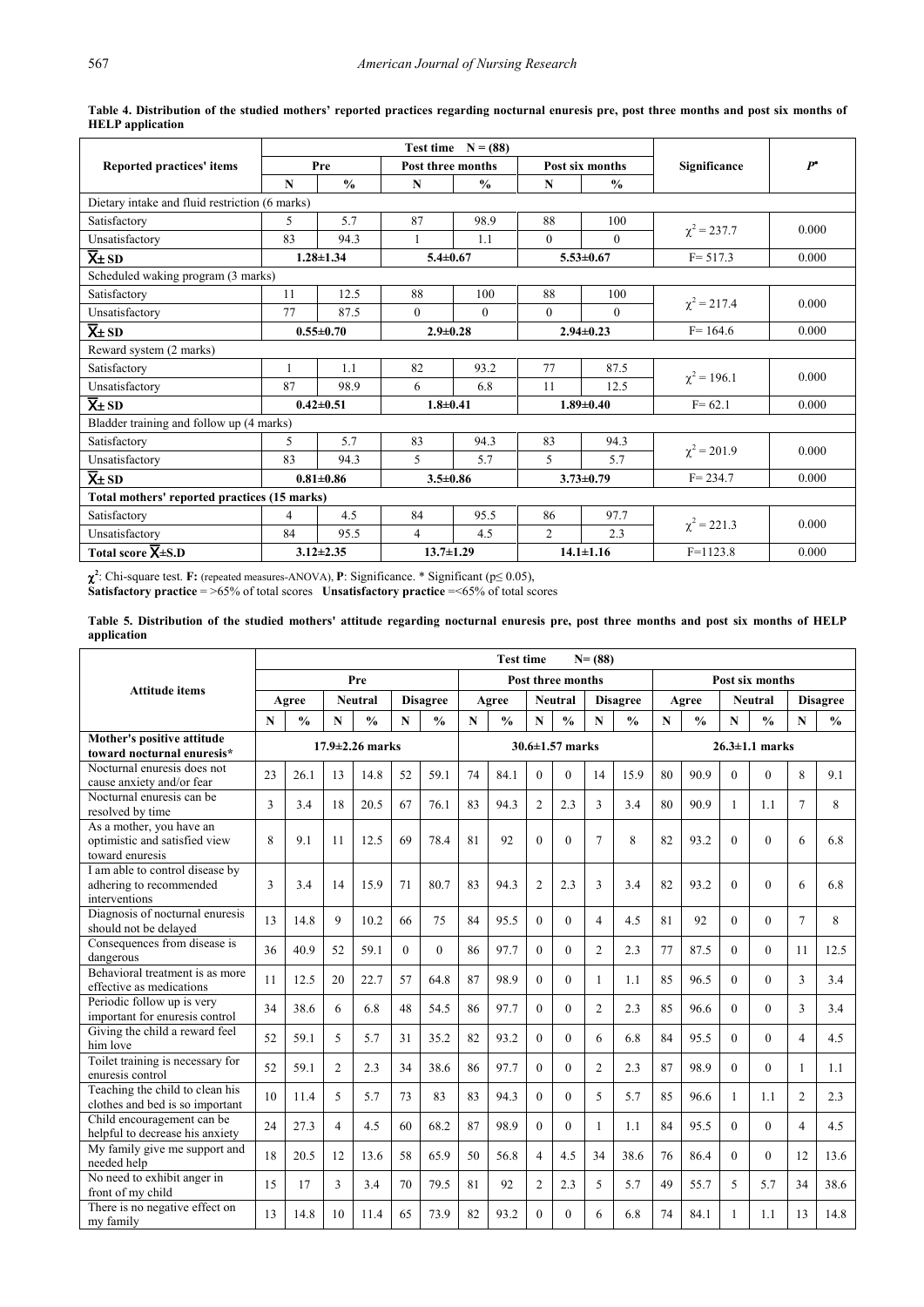|                                                                                 |                       |               |    |                 |                |                       |                          | <b>Test time</b> |                |               | $N = (88)$      |                      |             |                 |                |               |    |                 |
|---------------------------------------------------------------------------------|-----------------------|---------------|----|-----------------|----------------|-----------------------|--------------------------|------------------|----------------|---------------|-----------------|----------------------|-------------|-----------------|----------------|---------------|----|-----------------|
| <b>Attitude items</b>                                                           | Pre                   |               |    |                 |                |                       | <b>Post three months</b> |                  |                |               |                 |                      |             | Post six months |                |               |    |                 |
|                                                                                 |                       | Agree         |    | <b>Neutral</b>  |                | <b>Disagree</b>       |                          | Agree            | <b>Neutral</b> |               | <b>Disagree</b> |                      | Agree       |                 | <b>Neutral</b> |               |    | <b>Disagree</b> |
|                                                                                 | $\mathbf N$           | $\frac{0}{0}$ | N  | $\frac{0}{0}$   | N              | $\frac{0}{0}$         | N                        | $\frac{0}{0}$    | $\mathbf N$    | $\frac{0}{0}$ | $\mathbf N$     | $\frac{0}{0}$        | $\mathbf N$ | $\frac{0}{0}$   | N              | $\frac{0}{0}$ | N  | $\frac{0}{0}$   |
| Mother's negative attitude<br>toward nocturnal enuresis*                        | $10.9 \pm 2.23$ marks |               |    |                 |                | $18.7 \pm 1.21$ marks |                          |                  |                |               |                 | $17.6 \pm 2.7$ marks |             |                 |                |               |    |                 |
| Nocturnal enuresis is a lifelong<br>disease                                     | 59                    | 67            | 22 | 25              | $\overline{7}$ | 8                     | $\overline{4}$           | 4.5              | 3              | 3.4           | 81              | 92                   | 23          | 26.1            | 3              | 3.4           | 62 | 70.5            |
| Nocturnal<br>enuresis<br>is<br>an<br>shameful<br>embarrassing<br>and<br>disease | 34                    | 38.6          | 34 | 38.6            | 20             | 22.7                  | 5                        | 5.7              | $\theta$       | $\theta$      | 83              | 94.3                 | 32          | 36.4            | 3              | 3.4           | 53 | 60.2            |
| Nocturnal enuresis cannot be<br>cured and/or controlled                         | 57                    | 64.8          | 25 | 28.4            | 6              | 6.8                   | 5                        | 5.7              | $\mathbf{1}$   | 1.1           | 82              | 93.2                 | 26          | 29.5            | 4              | 4.5           | 57 | 64.8            |
| Herbal<br>treatment<br>is<br>more<br>effective than medications                 | 30                    | 34.1          | 31 | 35.2            | 27             | 30.7                  | 6                        | 6.8              | $\Omega$       | $\Omega$      | 82              | 93.2                 | 22          | 25              | 12             | 13.6          | 12 | 13.6            |
| In case of incontinence, my<br>child deserve punishment                         | 51                    | 58            | 4  | 4.5             | 33             | 37.5                  | 3                        | 3.4              | $\theta$       | $\theta$      | 85              | 96.6                 | 25          | 28.4            | $\mathcal{E}$  | 3.4           | 60 | 68.2            |
| Toilet training limit my sleep                                                  | 47                    | 53.4          |    | 8               | 34             | 38.6                  | 10                       | 11.4             | $\theta$       | $\Omega$      | 78              | 88.6                 | 32          | 36.4            |                | 1.1           | 55 | 62.5            |
| Nocturnal enuresis can prevent<br>me from social activities and<br>visits       | 55                    | 62.5          | 6  | 6.8             | 27             | 30.7                  | 19                       | 21.6             | 1              | 1.1           | 68              | 77.3                 | 30          | 34.1            | 4              | 4.5           | 54 | 61.4            |
| It is better not to talk about my<br>child enuresis with others                 | 66                    | 75            | 7  | 8               | 15             | 17                    | 11                       | 12.5             | 1              | 1.1           | 76              | 86.4                 | 29          | 33              | 4              | 4.5           | 55 | 62.5            |
| I feel<br>shy from my<br>child<br>enuresis                                      | 41                    | 46.6          | 8  | 9.1             | 39             | 44.3                  | 14                       | 15.9             | 3              | 3.4           | 71              | 80.7                 | 26          | 29.5            | 6              | 6.8           | 56 | 63.6            |
| feel<br>anger and hopeless<br>regarding nocturnal enuresis                      | 51                    | 58            | 8  | 9.1             | 29             | 33                    | 12                       | 13.6             | 1              | 1.1           | 75              | 85.2                 | 30          | 34.1            | 3              | 3.4           | 55 | 62.5            |
| Total attitude $\overline{X}$ ±S.D                                              |                       |               |    | $28.8 \pm 3.61$ |                |                       | $49.3 \pm 1.84$          |                  |                |               |                 |                      | $44\pm 2.9$ |                 |                |               |    |                 |
|                                                                                 |                       |               |    |                 |                |                       |                          | $F = 1179.9$     |                |               |                 | $P = 0.000$          |             |                 |                |               |    |                 |

\* More than one answers given.

The mothers' total positive attitude score regarding nocturnal enuresis was (17.9±2.26 marks) pre-application of HELP. However, post three months of HELP application it reached to  $(30.6\pm1.57 \text{ marks})$  compared to  $(26.3\pm1.1 \text{ marks})$  post six months of HELP application. Additionally, the total negative attitude score was (10.9±2.23 marks) pre-application of HELP. However, post three months of application it reached to (18.7±1.21 marks) compared to  $(17.6 \pm 2.7 \text{ marks})$  post six months of HELP application as displayed in [Table 5.](#page-6-0)

Part B: Children' demographic characteristics, and their enuresis health history.

[Table 6,](#page-6-1) clarifies that more than three quadrants of the children (76.1%) aged from 5 to less than 10 years and (56.8%) of them are boys. Moreover, (57.9%) of the children attained bladder control between 3 to less than 4 years, and (76.1%) of them suffered from primary nocturnal enuresis.

It was illustrated in [Table 7](#page-8-0) that (42.04%) of the studied children suffered from bedwetting every night preapplication of HELP. However, the frequency was decreased to (32.95% and 20.45%) post three months and post six months of HELP application correspondingly. With respect to urination problems, (53.41%) of the studied children suffered from polyurea pre-application of HELP. However, post three months and post six months of HELP application the frequency was decreased to (27.27% and 22.73%) respectively. Regarding urinary tract infection (UTI), (25%) of the studied children suffered from UTI pre-application of HELP. However, the frequency was decreased to (6.82% and 5.68%) post three months and post six months of HELP application correspondingly. There were statistically significant differences between pre, post three months and post six months of HELP application regarding the previously mentioned items ( $P \leq 0.05$ ).

Part C: Mothers' feedback about the designed HELP regarding nocturnal enuresis after its application.

[Table 8](#page-8-1) portrays the mothers' feedback in relation to the designed HELP after its application. All the mothers reported that the content and health educational message of the package were related to their real problems of enuresis and assisted them in solving the associated complications. In relation to the presentation and used media, they were attractive. The language was suitable for their level of understanding. With respect to the teaching activities, all mothers stated that using different activities assisted them to understand nocturnal enuresis. Regarding the retained health educational messages at the end of sessions, all mothers were able to mention the information given as well as the session time was suitable for all mothers.

Additionally, (86.4% and 86.7%) of mothers preferred conducting the sessions individually and by using audiovisual aids respectively. Regarding the educator, (93.2%) of the mothers preferred the educational teaching to be conducted by healthcare professionals. All mothers stated that the educator should have sufficient knowledge and teaching skills concerning nocturnal enuresis. On the other hand, there was a negative point concerning the HELP reported by (7.95%) of the mothers as some parts were difficult to be understood attributable to excessive information. The mothers recommended increasing the number of sessions that could overcome this negative point.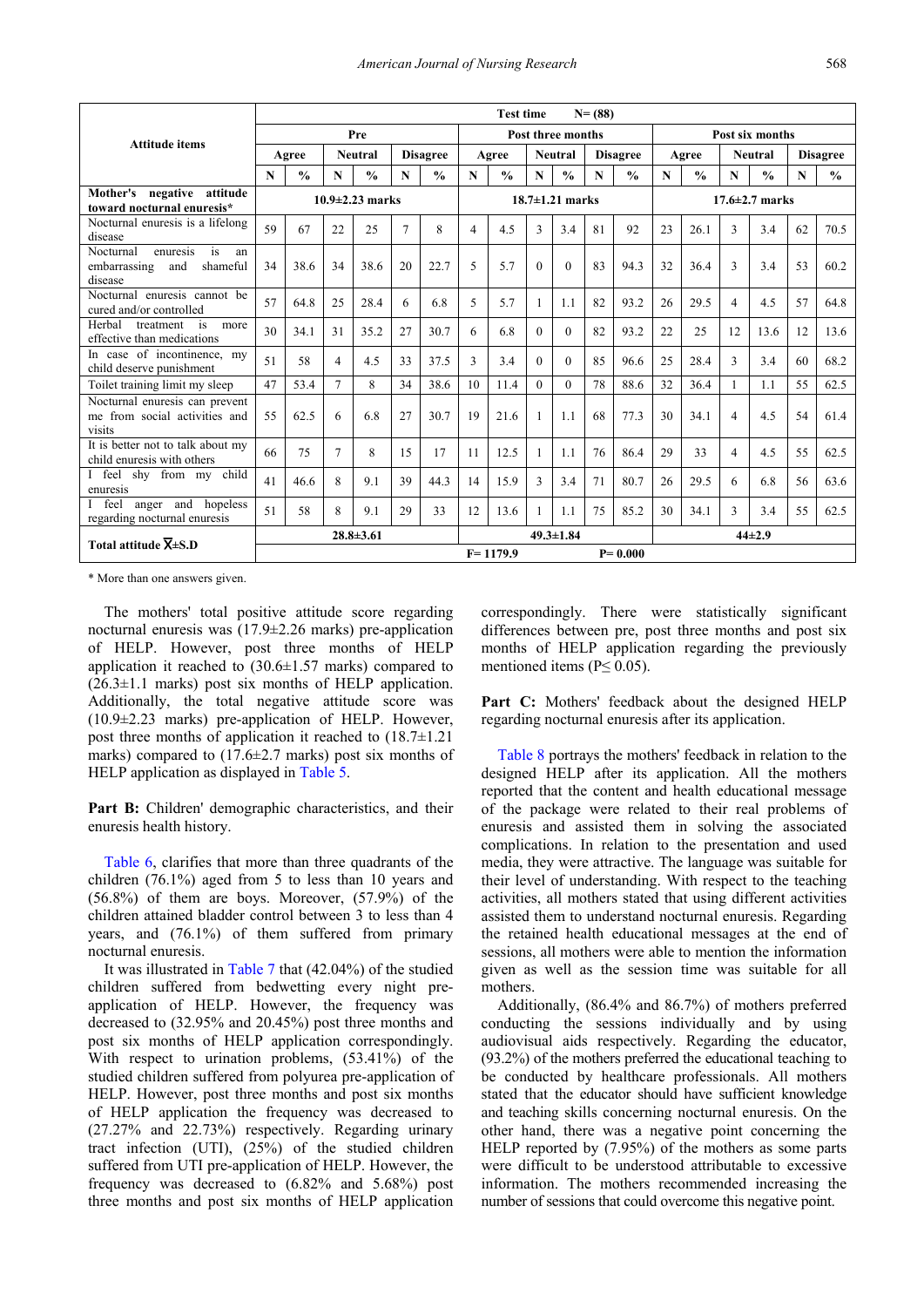**Table 6. Distribution of the studied children' demographic characteristics and types of enuresis**

<span id="page-8-0"></span>

| Children' demographic characteristics | $N=(88)$                                | $\frac{0}{0}$ |
|---------------------------------------|-----------------------------------------|---------------|
| Age/years                             | $\overline{\mathbf{X}}$ ± SD: 7.61±2.69 |               |
| $5 - 10$ years                        | 67                                      | 76.1          |
| $10 - 15$ years                       | 21                                      | 23.9          |
| <b>Sex</b>                            |                                         |               |
| <b>Boys</b>                           | 50                                      | 56.8          |
| Girls                                 | 38                                      | 43.2          |
| <b>Academic class</b>                 |                                         |               |
| Kinder garden                         | 16                                      | 18.2          |
| First - third class                   | 51                                      | 57.9          |
| Fourth - six class                    | 18                                      | 20.5          |
| Preparatory                           | $\overline{3}$                          | 3.4           |
| <b>Childbirth order</b>               |                                         |               |
| First                                 | 33                                      | 37.5          |
| Second                                | 32                                      | 36.4          |
| Third                                 | 21                                      | 23.9          |
| Fourth                                | $\overline{2}$                          | 2.3           |
| Time of toilet training               |                                         |               |
| 2 years - 3 years                     | 73                                      | 83            |
| 3 years - 4 years                     | 15                                      | 17            |
| Age of bladder control                |                                         |               |
| From 2 to less 3 years                | 18                                      | 20.5          |
| From 3 to less than 4 years           | 51                                      | 57.9          |
| 4 years and more                      | 19                                      | 21.6          |
| Type of nocturnal enuresis            |                                         |               |
| Primary                               | 67                                      | 76.1          |
| Secondary                             | 21                                      | 23.9          |

**Table 7. Distribution of the studied children according to their clinical manifestations regarding nocturnal enuresis pre, post three months and post six months of HELP application**

<span id="page-8-1"></span>

|                                | Test time $N = (88)$ |               |                   |               |                 |                |                 |       |  |  |  |  |  |  |
|--------------------------------|----------------------|---------------|-------------------|---------------|-----------------|----------------|-----------------|-------|--|--|--|--|--|--|
| <b>Clinical manifestations</b> |                      | Pre           | Post three months |               | Post six months |                |                 | $P^*$ |  |  |  |  |  |  |
|                                | N                    | $\frac{0}{0}$ | N                 | $\frac{0}{0}$ | N               | $\frac{0}{0}$  | Significance    |       |  |  |  |  |  |  |
| <b>Frequency of bedwetting</b> |                      |               |                   |               |                 |                |                 |       |  |  |  |  |  |  |
| Every night                    | 37                   | 42.04         | 29                | 32.95         | 18              | 20.45          | <b>MC</b>       | .002  |  |  |  |  |  |  |
| More than once a week          | 25                   | 28.41         | 19                | 21.59         | 11              | 12.50          | MC              | .006  |  |  |  |  |  |  |
| Once a week                    | 21                   | 23.86         | 11                | 12.50         | $\tau$          | 7.95           | MC              | .002  |  |  |  |  |  |  |
| Once a month                   | 3                    | 3.41          | $\mathbf{1}$      | 1.14          | $\mathbf{0}$    | $\overline{0}$ | $\chi^2$ = 3.55 | .169  |  |  |  |  |  |  |
| Every two months or more       | $\overline{2}$       | 2.27          | 1                 | 1.14          | $\mathbf{0}$    | $\mathbf{0}$   | $\chi^2$ = 2.02 | .364  |  |  |  |  |  |  |
| <b>Urination problems</b>      |                      |               |                   |               |                 |                |                 |       |  |  |  |  |  |  |
| Polyuria                       | 47                   | 53.41         | 24                | 27.27         | 20              | 22.73          | MC              | .000  |  |  |  |  |  |  |
| Urgency                        | 21                   | 23.86         | 12                | 13.64         | 6               | 6.82           | MC              | .001  |  |  |  |  |  |  |
| Dysuria                        | 13                   | 14.77         | $\overline{4}$    | 4.55          | $\overline{c}$  | 2.27           | MC              | .001  |  |  |  |  |  |  |
| Change in urine color          | 7                    | 7.95          | $\overline{2}$    | 2.27          | $\mathbf{0}$    | $\mathbf{0}$   | $\chi^2 = 8.97$ | .011  |  |  |  |  |  |  |
| <b>Daytime urination</b>       |                      |               |                   |               |                 |                |                 |       |  |  |  |  |  |  |
| Frequency of daytime urination | 28                   | 31.82         | 17                | 19.32         | 10              | 11.36          | <b>MC</b>       | .001  |  |  |  |  |  |  |
| <b>Accompanying symptoms</b>   |                      |               |                   |               |                 |                |                 |       |  |  |  |  |  |  |
| Sleep disturbance              | 32                   | 36.36         | 17                | 19.32         | 20              | 22.73          | MC              | .024  |  |  |  |  |  |  |
| Urinary tract infection        | 22                   | 25            | 6                 | 6.82          | 5               | 5.68           | <b>MC</b>       | .000  |  |  |  |  |  |  |
| Constipation                   | 18                   | 20.45         | $\tau$            | 7.95          | 6               | 6.82           | <b>MC</b>       | .003  |  |  |  |  |  |  |

MC: Monte Carlo test: 2 cells have expected cell count <5 χ**<sup>2</sup>** :Chi-square test. **P**: Significance. \* Significant (p≤ 0.05).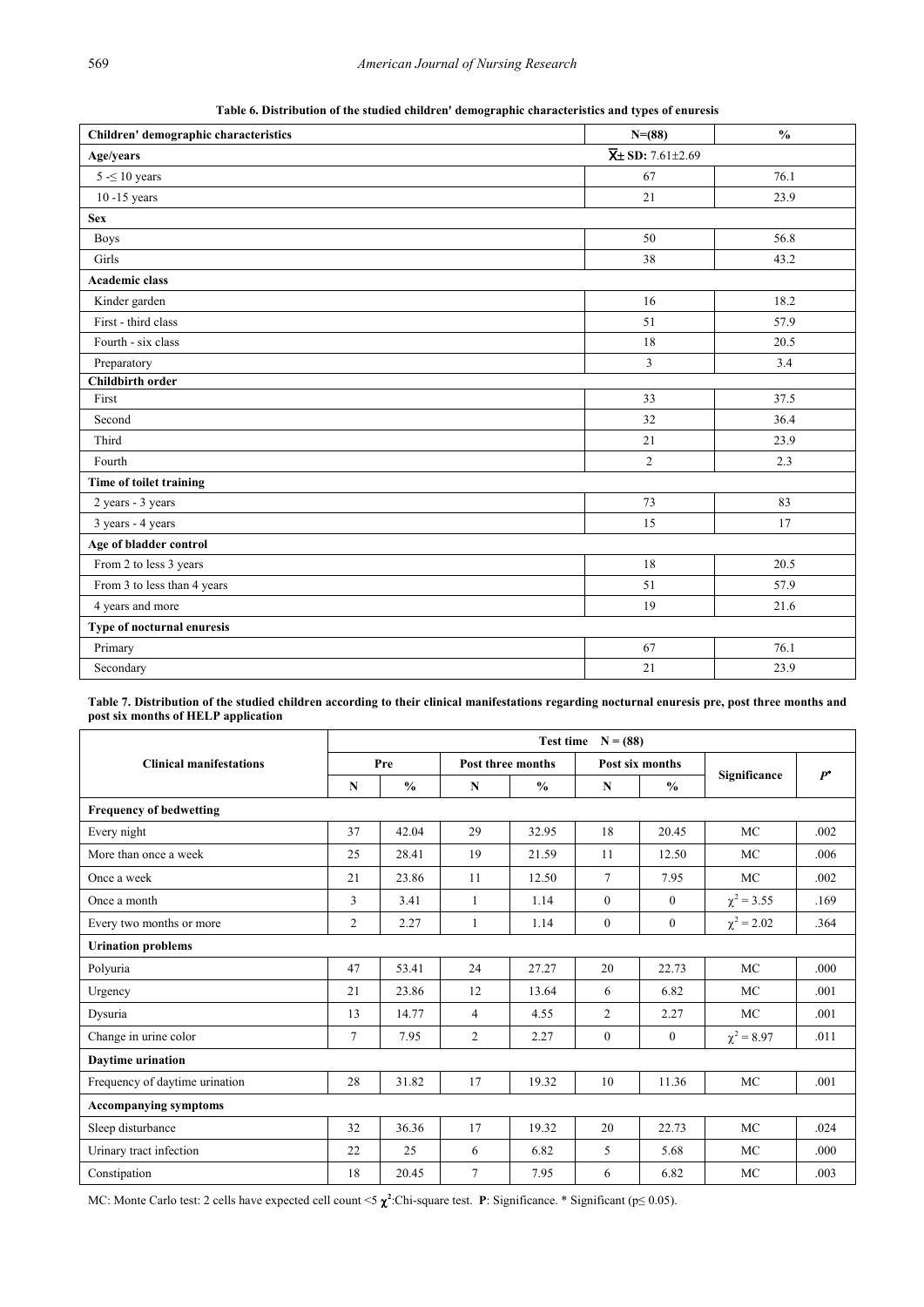#### **Table 8. Distribution of the mothers' feedback about the designed HELP regarding nocturnal enuresis after its application**

| <b>Items</b>                                                                                                                                | $N = (88)$       | $\frac{0}{0}$ |
|---------------------------------------------------------------------------------------------------------------------------------------------|------------------|---------------|
| Positive points of the health education learning package                                                                                    |                  |               |
| The content and its presentation                                                                                                            |                  |               |
| The content and message were related to the real problems of enuresis and assist the mothers in solving enuresis problems                   | 88               | 100           |
| The educational message added information to mothers about nocturnal enuresis, health effects and treatment regimen                         | 88               | 100           |
| Presentation and used media were attractive                                                                                                 | 88               | 100           |
| The language was suitable for the mothers' level of understanding                                                                           | 88               | 100           |
| <b>Session time</b>                                                                                                                         |                  |               |
| Session time and duration was suitable                                                                                                      | 12               | 80            |
| <b>Teaching physical environment</b>                                                                                                        |                  |               |
| Adequate lighting and ventilation                                                                                                           | 88               | 100           |
| A suitable place for education                                                                                                              | 88               | 100           |
| Using various teaching activities to learn the mothers how to help their children in:                                                       |                  |               |
| Adopting a healthy lifestyle and adhering to recommended treatment measure.                                                                 | 83               | 94.3          |
| Retained health education massages at the end of sessions                                                                                   |                  |               |
| Definition, types, high-risk groups, etiology, manifestations, diagnosis, complications, management, and follow-up of<br>nocturnal enuresis | 80               | 90.9          |
| Preferences related to the construction of nocturnal enuresis health education learning package                                             |                  |               |
| Time of health education sessions                                                                                                           |                  |               |
| Morning                                                                                                                                     | 65               | 73.8          |
| Afternoon and evening                                                                                                                       | 23               | 26.2          |
| Mothers' preferences about teaching methods to be conducted                                                                                 |                  |               |
| Individually                                                                                                                                | 76               | 86.4          |
| With group                                                                                                                                  | 12               | 13.6          |
| Mothers' preferences about media                                                                                                            |                  |               |
| Printed pictures                                                                                                                            | 5                | 13.3          |
| Audiovisual                                                                                                                                 | 83               | 86.7          |
| <b>Preferred educator</b>                                                                                                                   |                  |               |
| Healthcare professionals as nurses and physician                                                                                            | 88               | 100           |
| Educator criteria                                                                                                                           |                  |               |
| Have effective teaching skills                                                                                                              | 88               | 100           |
| Have adequate knowledge and skills about nocturnal enuresis                                                                                 | 88               | 100           |
| Negative points of the health education learning package                                                                                    |                  |               |
| Some parts are difficult to be understood by the mothers due to excessive information                                                       | $\boldsymbol{7}$ | 7.95          |
| Healthcare professionals' recommendations to overcome negative points                                                                       |                  |               |
| Increasing the number of sessions                                                                                                           | 6                | 6.8           |
| Using more simple language                                                                                                                  | $\tau$           | 7.9           |

# **4. Discussion**

Nocturnal enuresis in children aged five to sixteen years is seen worldwide in all cultures and across all socioeconomic strata [\[22\].](#page-11-7) The resulting distress of nocturnal enuresis to children and their parents shows the public health importance of this problem [\[23\].](#page-11-8) It can have a dramatic psychological and emotional impact on young children and strictly affect their quality of life [\[24\].](#page-11-9) What's more, it is a frustrating problem for parents since they are classically the one responsible for the clean up after an accident and are typically charged with finding a cure for the problem. As well, parents often treat enuresis as a psychological problem. For that reason, parental perception can often cause psychological damage to children suffering from nocturnal enuresis, through punishment, shaming, and lack of support. Parental concern is often not high and as a result, most children are not treated at all [\[25\].](#page-11-10)

The study aim was to assess the effect of applying health education learning package on mothers having children with nocturnal enuresis. The study main results provide evidence that the HELP is useful and effective in improving mothers' knowledge, practices, and attitude regarding nocturnal enuresis as well as decreasing the frequency of children' clinical manifestation. These results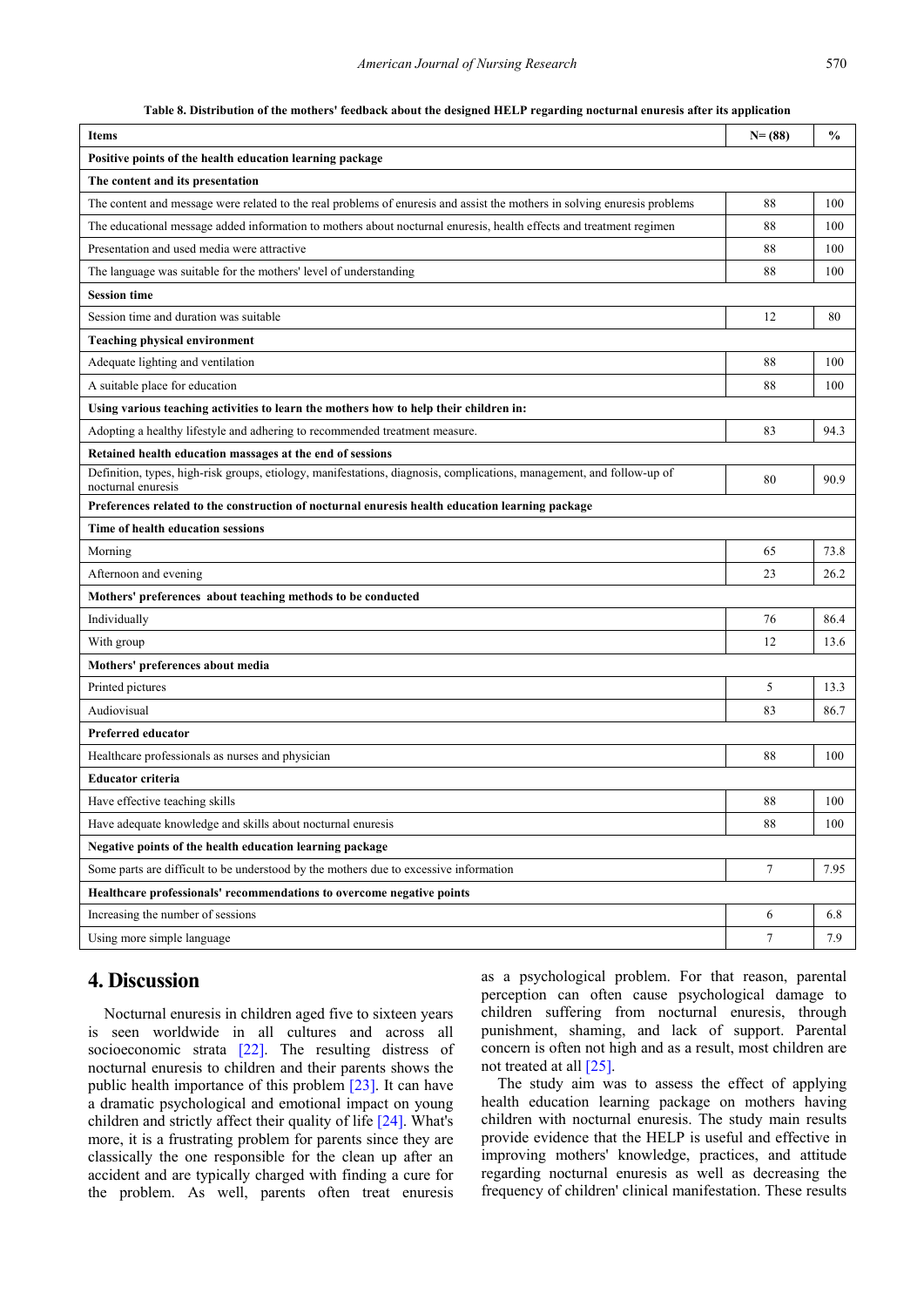are remarkably in harmony with the study done by McKillop, et al., [\[26\]](#page-11-11) & Osman, et al., [\[18\].](#page-11-12)

With regard to the studied mothers' socio-demographic characteristics, more than three quadrants of them were housewives, and less than two-thirds of them are living in a rural area. Also, few of them were divorced. These results go in line with Salem, et al., [\[19\]](#page-11-13) who reported that about two-thirds of mothers were housewives, resides in a rural area, and the minority of them was divorced. In addition, El bahnasawy and Elnagar [\[2\]](#page-3-9) who proved that a higher relative risk of enuresis in children was observed in a mother with relatively lower education. This is in accordance with the current study results.

Based on the results of the present study, the studied mothers showed a poor level of knowledge regarding nocturnal enuresis pre-application of HELP. This may be attributed to the unavailability of health information delivered to them by qualified healthcare professionals. These results point to the great need for health information in structured interventions related to nocturnal enuresis. However, post-application of HELP, there was a significant improvement in mothers' level of knowledge. What's more, the provided guide with health education messages targeted to mothers helped in the mothers' acquisition and retention of knowledge. These results are in agreement with studies [\[27,28,29\]](#page-11-14) which indicated that the educational program had a positive effect on the knowledge of mothers regarding nocturnal enuresis.

Talking about the mothers' reported practices regarding nocturnal enuresis, there were statistically significant differences between pre, post three months and post six months of HELP application in an area related to dietary intake and fluid restriction, scheduled awakening program, reward system, bladder training, and follow up. These results may be owing to mothers' motivation to adhere to the recommended treatment guidance delivered to them through the message of the designed package and their desire to manage enuresis by behavioral intervention measures at home. These results are consistent with other studies by Senbanjo, et al., [\[30\];](#page-11-15) Schlomer, et al., [\[31\];](#page-11-16) Fagundes, et al., [\[32\]](#page-12-0) and Caldwell, et al., [\[33\]](#page-12-1) who stated that most parents treat their children by home behavioral therapy including limited fluids intake prior to sleep, reward child for dry nights, and regularly wake the children to use the restroom during night. In addition, these results come in parallel with studies done by Mohammed, [\[8\]](#page-3-5) and Osman, et al., [\[18\].](#page-11-12)

Bring to light; the studied mothers' attitude toward nocturnal enuresis was improved post-application of HELP. The researchers attribute this result to the observed knowledge gain and practices improvement. The health education message about nocturnal enuresis provided the mothers with the needed help, confidence and motivation to gain more and drier nights. This, in turn, affects their attitude in a positive way. A similar study was done by Fagundes, et al., [\[32\]](#page-12-0) showed that one-third of the parents had an encouraging attitude toward children with nocturnal enuresis; expressed words of comfort, and praised their children for being dry. As well a study by Osman, et al.[, \[18\]](#page-11-12) supports the results of the current study. Conversely, these study results are not consistent with Senbanjo, et al., [\[30\].](#page-11-15)

Our study describes the socio-demographic characteristics of the studied children as; slightly more than three quadrants of them aged 5 to 10 years, and suffered from primary type of nocturnal enuresis. Regarding their birth order, more than one-third of them were the first or second child. These results were congruent with Salem, et al., [\[19\]](#page-11-13) who studied nocturnal enuresis among primary school children in Zarka district, Damietta governorate, Egypt, and reported that sixty-eight percent of primary school students between 6 to 12 years had primary nocturnal enuresis and more than half of them were first and second birth order. A similar study result was also reported by Elsayed, et al., [\[34\].](#page-12-2)

In this current study, more than half of the studied children were boys. This result may be attributed to the culture of the Egyptian mothers who are over concerned in seeking medical treatment for boys more than in girls. On the same line, a study by Gunes, et al., [\[1\]](#page-3-0) who found that nocturnal enuresis is more prevalent and prolonged in boys than in girls.

It was remarkable an obvious decrease in the frequency of clinical manifestations as bedwetting, polyurea, and urinary tract infection post-application of HELP. These results actually could be explained by the improvement in mothers' knowledge, practice, and attitude post-application of HELP, in turn, resulted in positive health conditions among the studied children. Furthermore, the success of the package in helping the mothers to adhere to the recommended treatment measures through the provided health education message. Also, the persistence of the researchers to follow up the mothers' practices and to provide them with needed motivation and support to manage their children with nocturnal enuresis. These points of view agreed with Osman, et al., [\[18\]](#page-11-12) who mentioned that there was a negative correlation between mothers' knowledge, attitude, and practices with the frequency of bedwetting per night. As when the mothers had satisfactory scores of knowledge, their children experienced less bedwetting per week. In this regards, a study was done by Senbanjo, et al., [\[30\]](#page-11-15) supports the results of this current study.

If the information is of individuals relevance and relates to what they find significant, the information may be better recalled [\[35\].](#page-12-3) This is in accordance with the results of this study as all mothers mentioned the health educational messages at the end of package sessions. Furthermore, in the present study, the mothers mentioned that the health educator should have teaching skills and sufficient knowledge and skills as regards nocturnal enuresis. These results are consistent with Welber and Feinberg[, \[36\]](#page-12-4) and [\[37\].](#page-12-5)

On a global view, this designed package which can be integrated into the local health care system was attached with a guide filled with valid, precise, and up-to date health education message to facilitate the adherence of mothers and children to the treatment plan of nocturnal enuresis. The package is effective for assuring knowledge gain and probably enhancing retention and enforces correct practices and positive attitude. This finding is confirmed by Friedman [\[21\].](#page-11-17) Mothers declared that they would recommend others to participate in the HELP teaching sessions.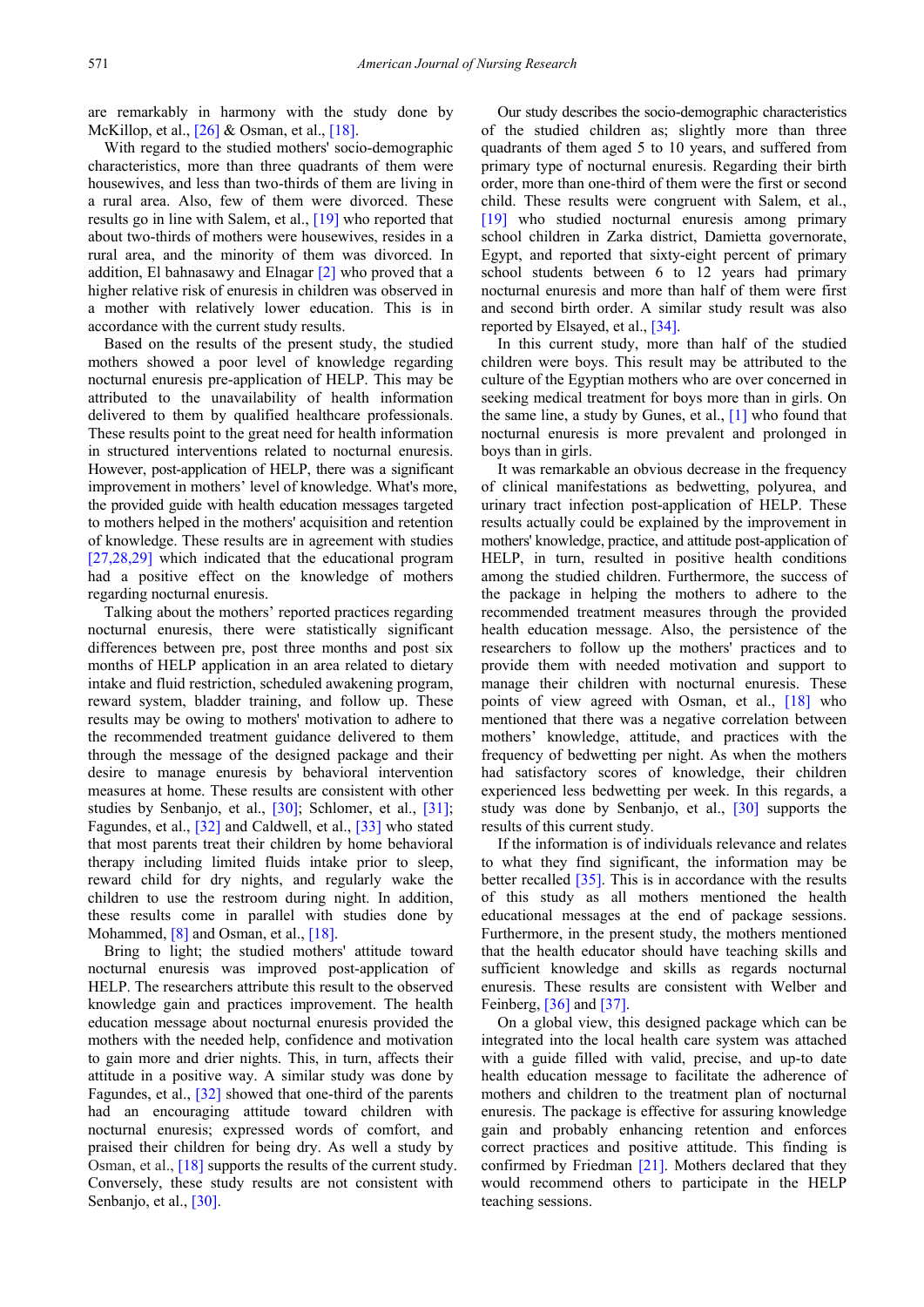# **5. Conclusion**

Applying the health education learning package for mothers showed a significant improvement of mothers' knowledge, practices, and attitude regarding nocturnal enuresis. Besides, children' clinical manifestations were decreased post-application of HELP. Overall, the studied mother found the HELP is useful and effective in solving problems of the mothers and children related to nocturnal enuresis.

# **6. Recommendations**

Support and promotion of the use of HELP in various healthcare settings to enhance families' awareness level regarding nocturnal enuresis. As well in-services training programs should be conducted for healthcare professionals especially the nurses to apply HELP in caring families and children with nocturnal enuresis. Moreover, provision of counseling and supportive care for parents and children by qualified healthcare professionals at specialized clinics through health campaigns and mass media should be emphasized. Further studies are needed for replication of the study on a larger probability sample to achieve more generalizable results.

## **6.1. Strength of the Study**

The researchers favor repeated measures design because they permit the detection of within-person change over time and typically have higher statistical power than other designs.

## **6.2. Limitations of the study**

Designing and applying the health education learning package consumed time. Also, data collection consumed more time because of the limited working days of the selected hospital (one day/week).

## **Acknowledgments**

We express our heartfelt appreciation to all the mothers and their children who had enthusiastically participated in the study in spite of their scheduled care.

# **Disclosure**

We have a word that our work was not influenced by any financial and personal relations improperly.

# **References**

- <span id="page-11-0"></span>[1] Gunes, A., Gunes, G., Acik, Y., & Akilli, A. (2009). The epidemiology and factors associated with nocturnal enuresis among boarding and daytime school children in southeast of Turkey: a cross sectional study. *BMC public health*, *9*(1), 357.
- [2] Elbahnasawy, H. T., & Elnagar, M. A. (2015). Psychological impact of nocturnal enuresis on self-esteem of school children. *Am J Nurs Res*, *3*, 14-20.
- <span id="page-11-1"></span>[3] Austin, P. F., Bauer, S. B., Bower, W., Chase, J., Franco, I., Hoebeke, P., ... & Yang, S. S. (2014). The standardization of terminology of lower urinary tract function in children and adolescents: update report from the Standardization Committee of the International Children's Continence Society. *The Journal of urology*, *191*(6), 1863-1865.
- <span id="page-11-2"></span>[4] Adam, A., Claassen, F., Coovadia, A., De Maayer, T., Fockema, M., Fredericks, J., ... & Levy, C. (2018). guidelines on Enuresis-2017. *African Journal of Urology*, *24*(1), 1-13.
- <span id="page-11-3"></span>[5] Doganer, Y. C., Aydogan, U., Ongel, K., Sari, O., Koc, B., & Saglam, K. (2015). The prevalence and sociodemographic risk factors of enuresis nocturna among elementary school-age children. Journal of family medicine and primary care, 4(1), 39.
- <span id="page-11-4"></span>[6] Walle, J. V., Rittig, S., Tekgül, S., Austin, P., Shei-Dei Yang, S., Lopez, P. J., & Van Herzeele, C. (2017). Enuresis: practical guidelines for primary care. *Br J Gen Pract*, *67*(660), 328-329.
- <span id="page-11-5"></span>[7] Rady, H., Elsayied, H., & Elhafez, A.(2017). The Relation between Parent's Perception and Perceived Competence of School Age Enuretic Children. Journal of Nursing and Health Science, 6(6), 42-54.
- <span id="page-11-12"></span>[8] Mohammed, A. H., Saleh, A. G., & Al Zoheiry, I. (2014). Frequency of bedwetting among primary school children in Benha city, Egypt. *Egyptian Journal of Medical Human Genetics*, *15*(3), 287-292.
- <span id="page-11-13"></span>[9] Ismail, A., Abdelbasser, K., & Abdel-moneim, M. (2013). Prevalence and Risk Factors of Primary Nocturnal Enuresis n Primary School Children in Qena Governorate-Egypt. *Egyptian Journal of Neurology, Psychiatry & Neurosurgery*, *50*(2).
- <span id="page-11-6"></span>[10] Von Gontard, A., Baeyens, D., Van Hoecke, E., Warzak, W. J., & Bachmann, C. (2011). Psychological and psychiatric issues in urinary and fecal incontinence. The Journal of urology, 185(4), 1432-1437.
- <span id="page-11-17"></span>[11] Meydan, E. A., Civilibal, M., Elevli, M., Duru, N. S., & Civilibal, N. (2012). The quality of life of mothers of children with monosymptomatic enuresis nocturna. *International urology and nephrology*, *44*(3), 655-659.
- <span id="page-11-7"></span>[12] Duraphe, V. M. (2015). Management of enuresis: Need to focus on parents' knowledge and practice. International Journal of Nursing Research (IJNR),Vol 1 (3), 139-145.
- <span id="page-11-8"></span>[13] Anyanwu, O. U., Ibekwe, R. C., & Orji, M. L. (2015). Nocturnal enuresis among Nigerian children and its association with sleep, behavior and school performance. *Indian pediatrics*, *52*(7), 587- 589.
- <span id="page-11-9"></span>[14] Cutting, D. A., Pallant, J. F., & Cutting, F. M. (2007). Nocturnal enuresis: Application of evidence-based medicine in community practice. *Journal of pediatrics and child health*, *43*(3), 167-172.
- <span id="page-11-10"></span>[15] Schiffman, J., Darmstadt, G. L., Agarwal, S., & Baqui, A. H. (2010, December). Community-based intervention packages for improving perinatal health in developing countries: a review of the evidence. In *Seminars in perinatology* (Vol. 34, No. 6, pp. 462- 476). WB Saunders.
- <span id="page-11-11"></span>[16] Allanson, E. R., Tunçalp, Ö., Vogel, J. P., Khan, D. N., Oladapo, O. T., Long, Q., & Gülmezoglu, A. M. (2017). Implementation of effective practices in health facilities: a systematic review of cluster randomised trials. *BMJ global health*, *2*(2), e000266.
- <span id="page-11-14"></span>[17] Weaver, A. and Dobson P. (2007). Nocturnal enuresis in children. J Fam Health Care, 17, 159–61.
- [18] Osman, Z. H. H., Ali, S. A. O., & Kamel, N. M. F. (2016). Impact of an Educational Program on Mothers' Knowledge, Attitude and Practice regarding their Children with Nocturnal Enuresis. *International Journa of Advanced Researchl*, *4*(6), 771-782.
- [19] Salem, M. E. A., El-Shazly, H. M., & Hassan, A. Z. A. (2016). Nocturnal enuresis among primary school children in Zarka district, Damietta governorate, Egypt. *Menoufia Medical Journal*, *29*(4), 1025.
- <span id="page-11-15"></span>[20] Theis A., Kraemer J., Clagett M. & Uhade R. (2009). Guide to Adult Education for Work: Transforming Adult Education to Grow a Skilled Workforce. National Center on Education and the Economy. Retrieved from www.ncee.org.
- <span id="page-11-16"></span>[21] Friedman A.J, Cosby R., Boyko S., Hatton-Bauer J., Turnbull G. & The Patient Education Panel. (2010). Effective teaching strategies and methods of delivery for patient education: A Systematic Review and practice guideline recommendations. J Canc Educ. Retrieved from http://www.cancercare.on.ca.